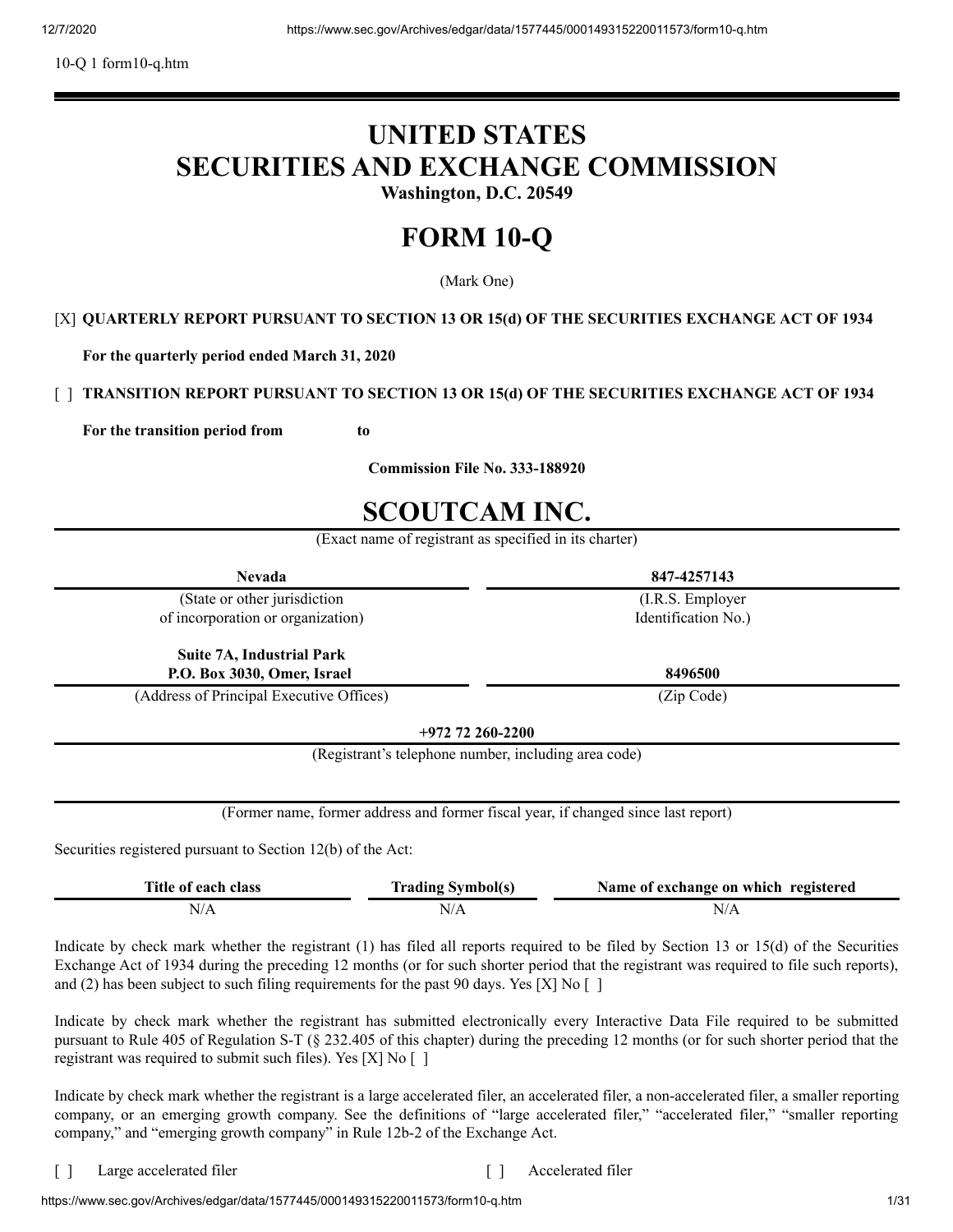12/7/2020 https://www.sec.gov/Archives/edgar/data/1577445/000149315220011573/form10-q.htm

- [X] Non-accelerated filer [X] Smaller reporting company
	- [ ] Emerging growth company

If an emerging growth company, indicate by check mark if the registrant has elected not to use the extended transition period for complying with any new or revised financial accounting standards provided pursuant to Section 13(a) of the Exchange Act. [ ]

Indicate by check mark whether the registrant is a shell company (as defined in Rule 12b-2 of the Exchange Act). Yes [ ] No [X]

As of March 31, 2020, the registrant had 28,844,425 shares of common stock, par value \$0.001, of the registrant issued and outstanding.

As used in this Quarterly Report and unless otherwise indicated, the terms "ScoutCam," "we," "us," "our," or "our Company" refer to ScoutCam Inc. Unless otherwise specified, all dollar amounts are expressed in United States dollars.

#### **Explanatory Note**

On March 25, 2020, the U.S. Securities and Exchange Commission issued an order under Section 36 (Release No. 34-88465) of the Securities Exchange Act of 1934 (the "Exchange Act") granting exemptions from specified provisions of the Exchange Act and certain rules thereunder (the "Order"). The Order provides conditional relief to public companies that are unable to timely comply with their filing obligations as a result of the novel coronavirus ("COVID-19") pandemic. ScoutCam Inc. (the "Company") relied on the Order to delay the filing of this Quarterly Report on Form 10-Q for the quarterly period ended March 31, 2020, due to circumstances related to COVID-19. The Company's headquarters and other accounting offices are located in Israel where "lock-down" or "stay at home" orders were previously implemented in response to the COVID-19 pandemic. While the Israeli government has since relaxed certain of the restrictions previously imposed on business and individuals alike, during the period prior to May 15, 2020, the Company's accounting personnel and other related service providers worked remotely, and, as a result, the Company's accounting workflow and its ability to complete necessary review processes and procedures with respect to its financial statements were negatively impacted. Accordingly, the Company required additional time to prepare and finalize this report.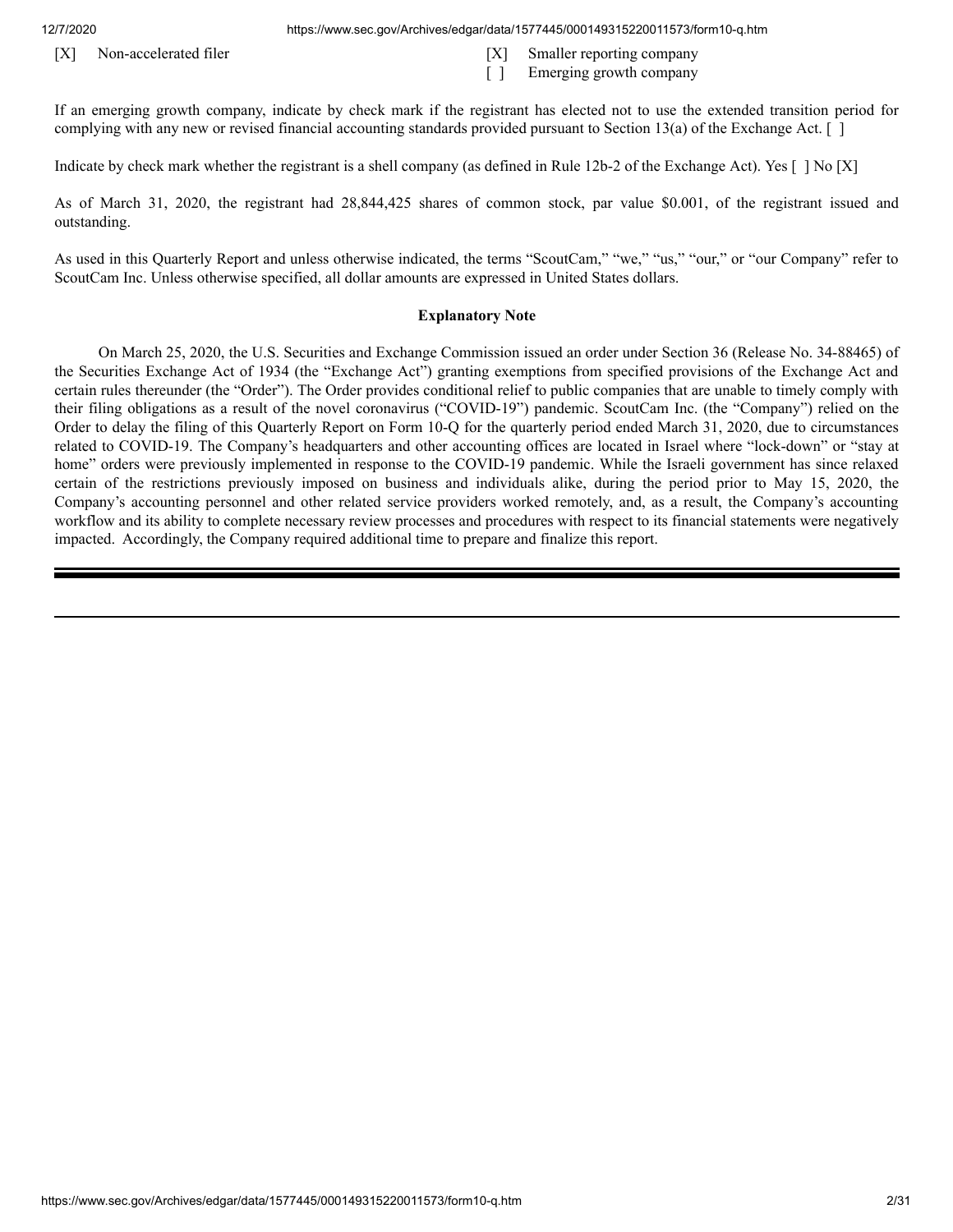- 2 -

# **SCOUTCAM INC.**

# **QUARTERLY REPORT ON FORM 10-Q**

# **TABLE OF CONTENTS**

|                   |                                                                                       | Page |
|-------------------|---------------------------------------------------------------------------------------|------|
|                   | <b>Cautionary Note Regarding Forward-Looking Statements</b>                           | 3    |
|                   | PART 1-FINANCIAL INFORMATION                                                          |      |
| Item 1.           | <b>Consolidated Financial Statements (unaudited)</b>                                  | 4    |
|                   | <b>Consolidated Balance Sheets</b>                                                    | 5    |
|                   | <b>Consolidated Statements of Comprehensive Loss</b>                                  | 7    |
|                   | <b>Statements of Stockholders' Equity</b>                                             | 8    |
|                   | <b>Consolidated Statements of Cash Flows</b>                                          | 9    |
|                   | <b>Notes to Consolidated Financial Statements</b>                                     | 10   |
| Item 2.           | Management's Discussion and Analysis of Financial Condition and Results of Operations | 20   |
| Item 3.           | Quantitative and Qualitative Disclosures about Market Risk                            | 23   |
| Item 4.           | <b>Control and Procedures</b>                                                         | 23   |
|                   | <b>PART II-OTHER INFORMATION</b>                                                      |      |
| Item 1A.          | <b>Risk Factors</b>                                                                   | 24   |
| Item 6.           | <b>Exhibits</b>                                                                       | 25   |
| <b>SIGNATURES</b> |                                                                                       | 26   |
|                   |                                                                                       |      |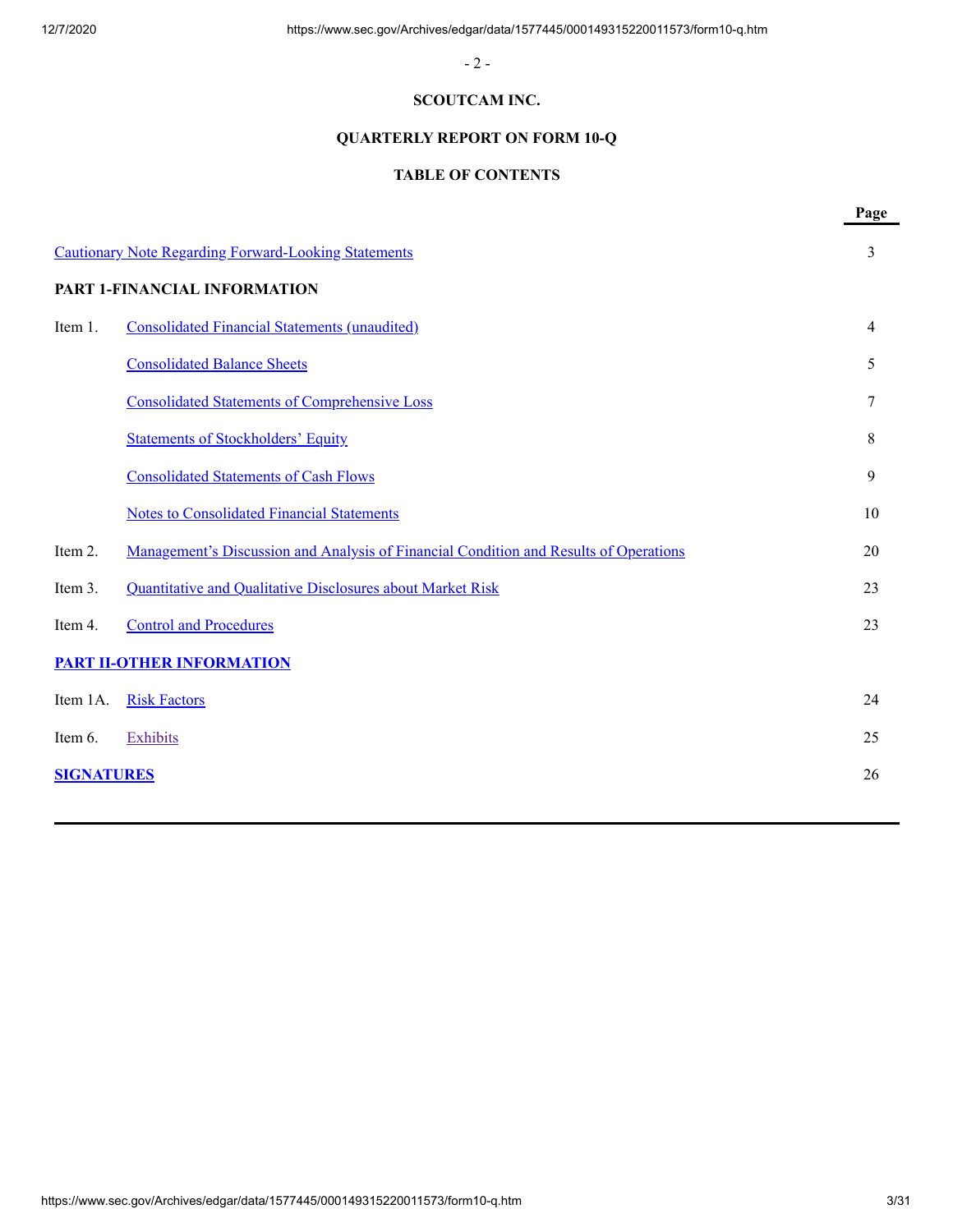- 3 -

#### **CAUTIONARY NOTE REGARDING FORWARD-LOOKING STATEMENTS**

<span id="page-3-0"></span>Certain information set forth in this Quarterly Report on Form 10-Q, including in Item 2, "Management's Discussion and Analysis of Financial Condition and Results of Operations" and elsewhere herein may address or relate to future events and expectations and as such constitutes "forward-looking statements" within the meaning of the Private Securities Litigation Reform Act of 1995. Statements which are not historical reflect our current expectations and projections about our future results, performance, liquidity, financial condition, prospects and opportunities and are based upon information currently available to us and our management and their interpretation of what is believed to be significant factors affecting our business, including many assumptions regarding future events.

Forward-looking statements, which involve assumptions and describe our future plans, strategies, and expectations, are generally identifiable by use of the words "may," "should," "would," "could," "scheduled," "expect," "anticipate," "estimate," "believe," "intend," "seek," or "project" or the negative of these words or other variations on these words or comparable terminology. Actual results, performance, liquidity, financial condition and results of operations, prospects and opportunities could differ materially and perhaps substantially from those expressed in, or implied by, these forward-looking statements as a result of various risks, uncertainties and other factors. These statements may be found under the section of our Annual Report on Form 10-K for the year ended December 31, 2019 (filed on March 16, 2020) entitled "Risk Factors" as well as in our other public filings.

In light of these risks and uncertainties, and especially given the start-up nature of our business, there can be no assurance that the forward-looking statements contained herein will in fact occur. Readers should not place undue reliance on any forward-looking statements. Except as expressly required by the federal securities laws, we undertake no obligation to publicly update or revise any forward-looking statements, whether as a result of new information, future events, changed circumstances or any other reason.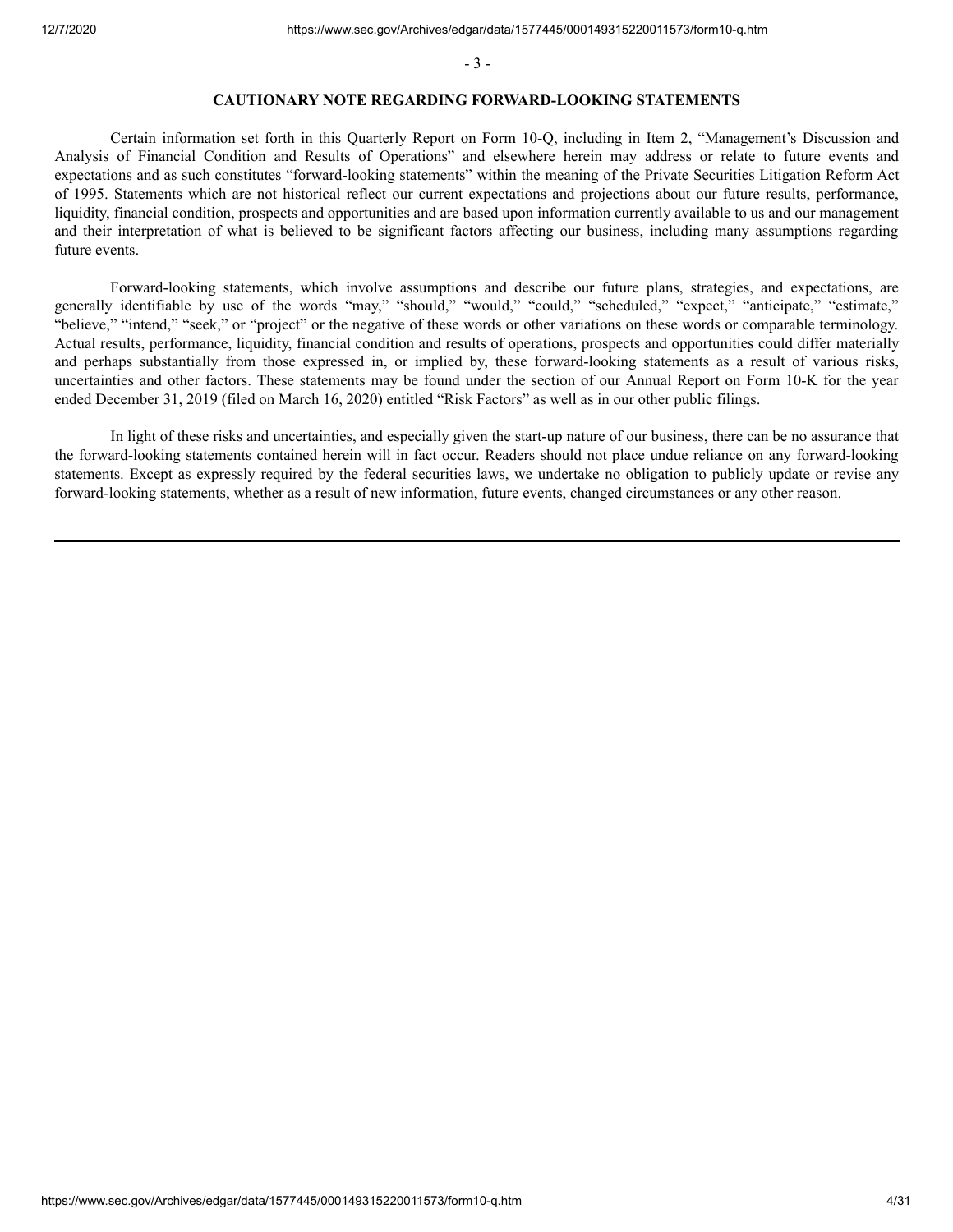- 4 -

# **ScoutCam INC.** INTERIM FINANCIAL STATEMENTS AS OF MARCH 31, 2020

# **CONSOLIDATED SCOUTCAM INC.**

<span id="page-4-0"></span>

|                                                                                                 | Page |
|-------------------------------------------------------------------------------------------------|------|
| Interim Condensed Consolidated Financial Statements - in US Dollars (USD) in thousands          |      |
| <b>Interim Condensed Consolidated Balance Sheets (unaudited)</b>                                |      |
| Interim Condensed Consolidated Statements of Operations (unaudited)                             |      |
| <b>Interim Condensed Consolidated Statements of Changes in Shareholders' Equity (unaudited)</b> |      |
| Interim Condensed Consolidated Statements of Cash Flows (unaudited)                             | Q    |
| Notes to the Interim Condensed Consolidated Financial Statements                                | 10   |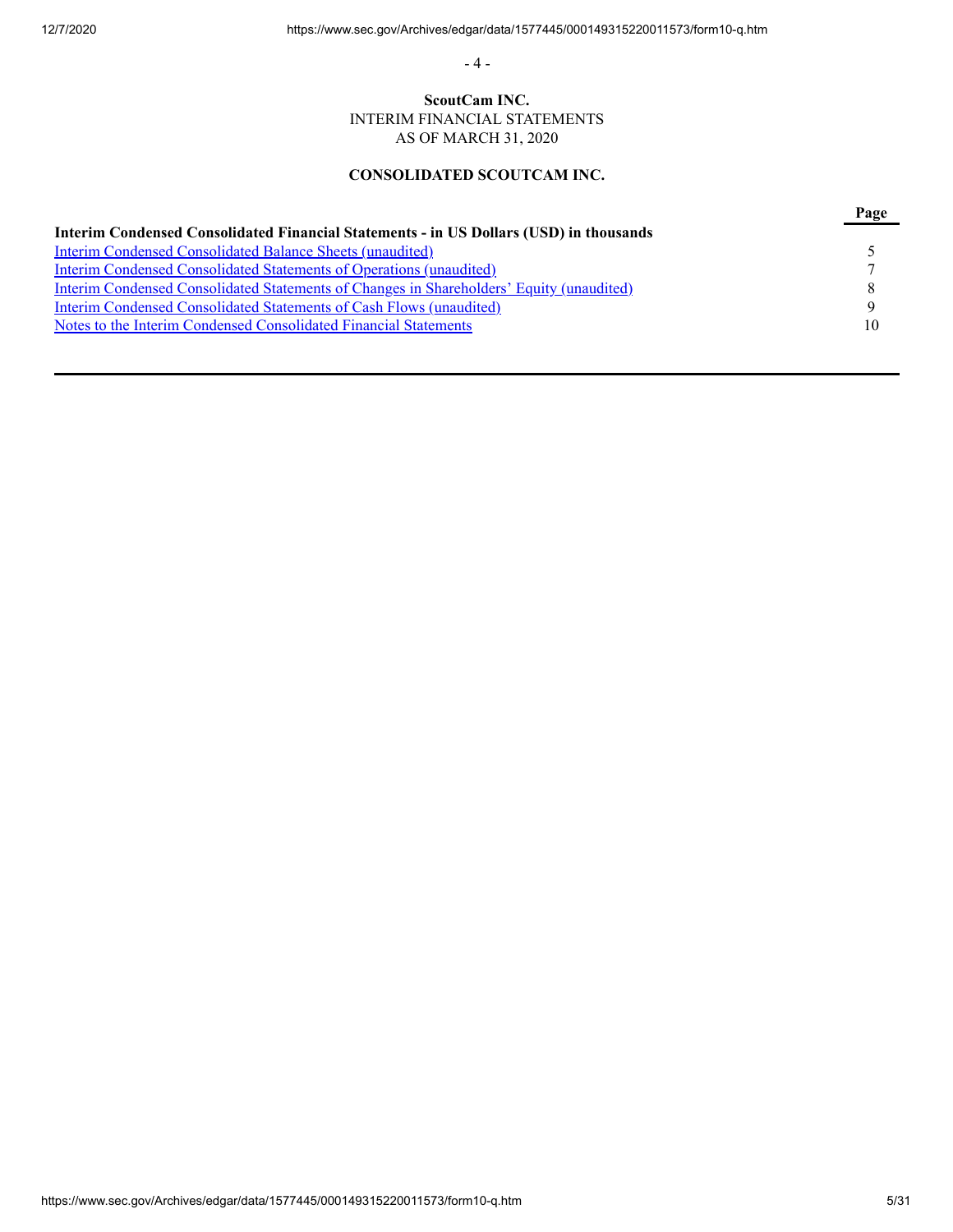- 5 -

# **SCOUTCAM INC.**

# INTERIM CONDENSED CONSOLIATED BALANCE SHEETS

<span id="page-5-0"></span>

|                                     | March 31,<br>2020       | December 31,<br>2019<br><b>Audited</b> |  |
|-------------------------------------|-------------------------|----------------------------------------|--|
|                                     | <b>Unaudited</b>        |                                        |  |
|                                     | <b>USD</b> in thousands |                                        |  |
| <b>Assets</b>                       |                         |                                        |  |
| <b>CURRENT ASSETS:</b>              |                         |                                        |  |
| Cash and cash equivalents           | 2,847                   | 3,245                                  |  |
| Accounts receivables                | 12                      | 22                                     |  |
| Inventory                           | 1,044                   | 900                                    |  |
| Parent company                      | 48                      | 73                                     |  |
| Other current assets                | 256                     | 78                                     |  |
|                                     | 4,207                   | 4,318                                  |  |
| <b>NON-CURRENT ASSETS:</b>          |                         |                                        |  |
| Property and equipment, net         | 108                     | 59                                     |  |
| Operating lease right-of-use assets | 72                      | 53                                     |  |
| Severance pay asset                 | 289                     | 327                                    |  |
|                                     | 469                     | 439                                    |  |
| <b>TOTAL ASSETS</b>                 | 4,676                   | 4,757                                  |  |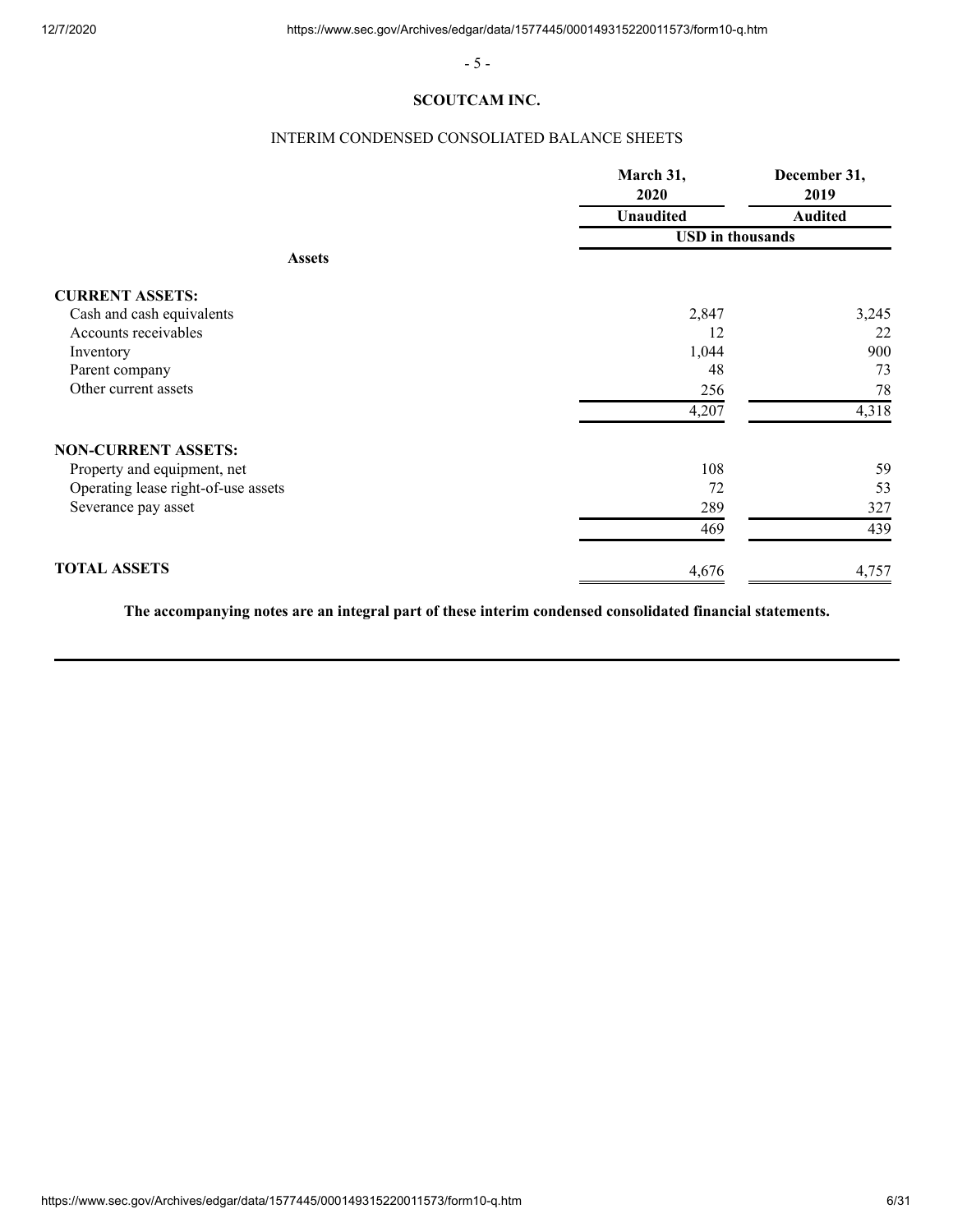- 6 -

# **SCOUTCAM INC.**

# INTERIM CONDENSED CONSOLIDATED BALANCE SHEETS (CONTINUED)

|                                                                              | March 31,<br>2020       | December 31,<br>2019 |  |
|------------------------------------------------------------------------------|-------------------------|----------------------|--|
|                                                                              | <b>Unaudited</b>        | <b>Audited</b>       |  |
|                                                                              | <b>USD</b> in thousands |                      |  |
| Liabilities and shareholders' equity                                         |                         |                      |  |
| <b>CURRENT LIABILITIES:</b>                                                  |                         |                      |  |
| Accounts payables                                                            | 40                      | 35                   |  |
| Loan from Parent company                                                     | 378                     | 500                  |  |
| Contract liabilities                                                         | 546                     | 502                  |  |
| Operating lease liabilities - short term                                     | 32                      | 24                   |  |
| Accrued compensation expenses                                                | 273                     | 297                  |  |
| Other accrued expenses                                                       | 351                     | 552                  |  |
|                                                                              | 1,620                   | 1,910                |  |
| <b>NON-CURRENT LIABILITIES:</b>                                              |                         |                      |  |
| Operating lease liabilities - long term                                      | 40                      | 29                   |  |
| Liability for severance pay                                                  | 297                     | 296                  |  |
|                                                                              | 337                     | 325                  |  |
| <b>TOTAL LIABILITIES</b>                                                     | 1,957                   | 2,235                |  |
| <b>SHAREHOLDERS' EQUITY:</b>                                                 |                         |                      |  |
| Ordinary shares Common stock, \$0.001 par value; 75,000,000 shares           |                         |                      |  |
| authorized, 28,844,425 and 26,884,921 shares issued and outstanding at March |                         |                      |  |
| 31, 2020 and December 31, 2019, respectively                                 | 29                      | 27                   |  |
| Additional paid-in capital                                                   | 5,743                   | 4,135                |  |
| Accumulated deficit                                                          | (3,053)                 | (1,640)              |  |
| TOTAL SHAREHOLDERS' EQUITY                                                   | 2,719                   | 2,522                |  |
| TOTAL LIABILITIES AND SHAREHOLDERS' EQUITY                                   | 4,676                   | 4,757                |  |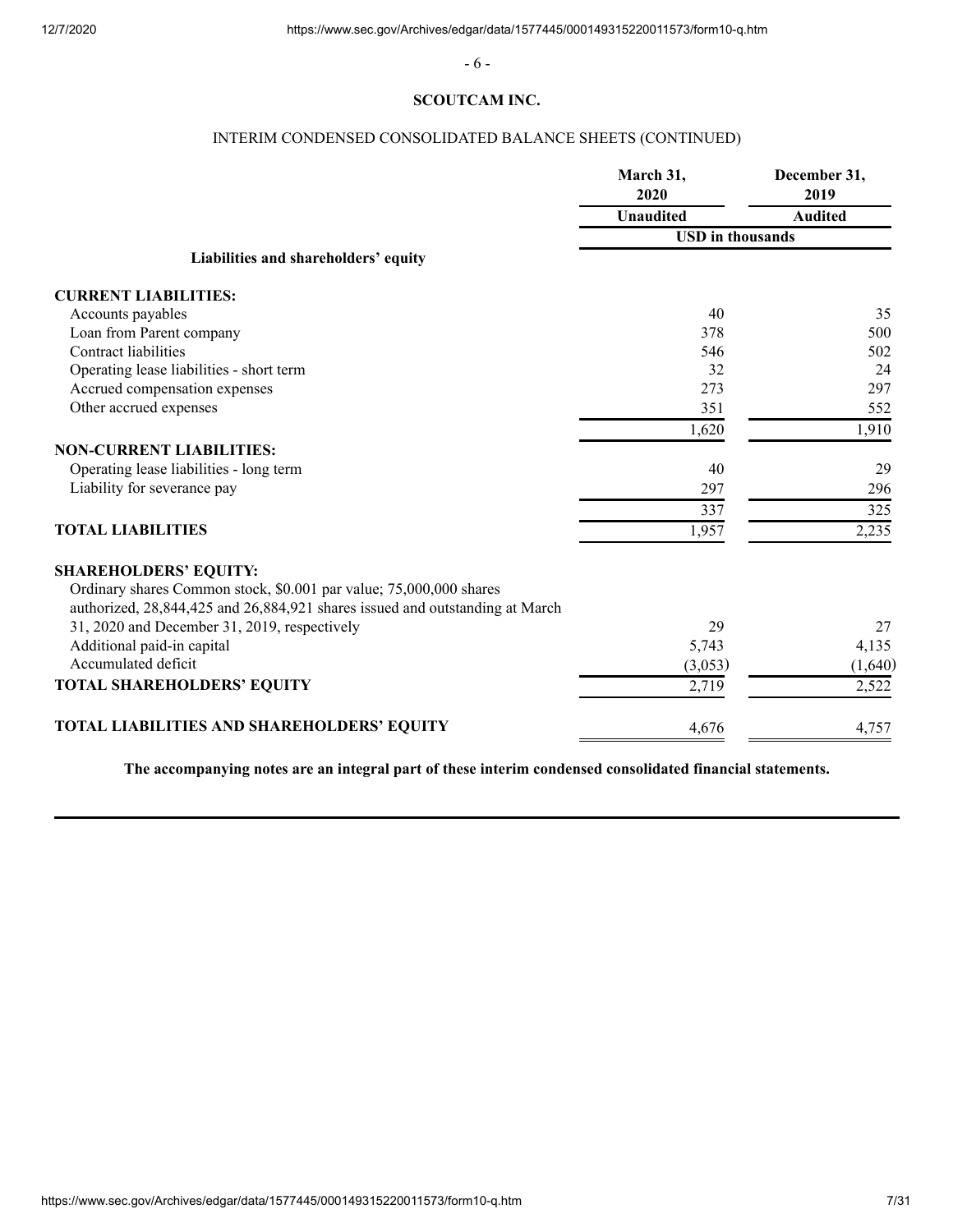- 7 -

# **SCOUTCAM INC.**

# <span id="page-7-0"></span>INTERIM CONDENSED CONSOLIDATED STATEMENTS OF OPERATIONS AND COMPREHENSIVE LOSS

|                                                                    | Three months ended<br>March 31, |        |
|--------------------------------------------------------------------|---------------------------------|--------|
|                                                                    | 2020                            | 2019   |
|                                                                    | <b>Unaudited</b>                |        |
|                                                                    | <b>USD</b> in thousands         |        |
|                                                                    | (except per share data)         |        |
| <b>Revenues:</b>                                                   |                                 |        |
| Products                                                           | 40                              | 24     |
| Services                                                           |                                 |        |
|                                                                    | 40                              | 24     |
| <b>Cost of revenues:</b>                                           |                                 |        |
| Products                                                           | 130                             | 109    |
| Services                                                           |                                 |        |
|                                                                    | 130                             | 109    |
| <b>Gross Loss</b>                                                  | (90)                            | (85)   |
| Research and development expenses                                  | 255                             | 87     |
| Sales and marketing expenses                                       | 52                              | 41     |
| General and administrative expenses                                | 1,112                           | 116    |
| <b>Operating loss</b>                                              | (1,509)                         | (329)  |
| Financing income, net                                              | 96                              |        |
| <b>Net Loss</b>                                                    | (1, 413)                        | (329)  |
| Net loss per ordinary share (basic and diluted, USD)               | (0.05)                          | (0.02) |
| Weighted average ordinary shares (basic and diluted, in thousands) | 27,488                          | 16,131 |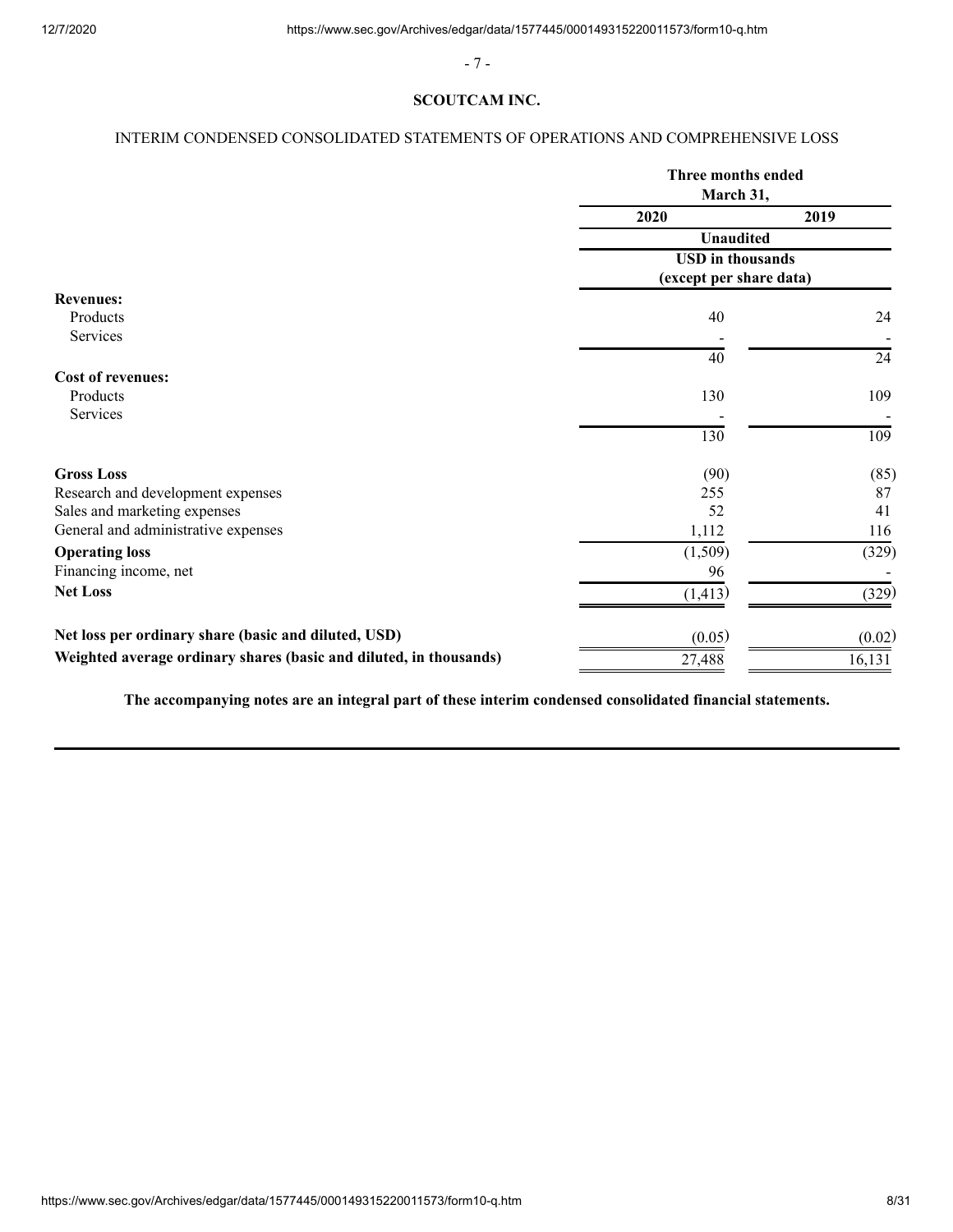- 8 -

## **SCOUTCAM INC.**

# INTERIM CONDENSED CONSOLIDATED STATEMENTS OF CHANGES IN SHAREHOLDERS' EQUITY

# <span id="page-8-0"></span>**Three Months Ended March 31, 2020 (Unaudited)**

|                                   | <b>Ordinary shares</b> |        | <b>Additional</b><br>paid-in | Accumulated             | <b>Total</b><br>Shareholders' |
|-----------------------------------|------------------------|--------|------------------------------|-------------------------|-------------------------------|
|                                   | <b>Number</b>          | Amount | capital                      | deficit                 | equity                        |
|                                   |                        |        |                              | <b>USD</b> in thousands |                               |
| <b>Balance at January 1, 2020</b> | 26,885                 | 27     | 4,135                        | (1,640)                 | 2,522                         |
| Issuance of shares and warrants   | 1.960                  |        | 907                          |                         | 909                           |
| Stock based compensation          | $\blacksquare$         |        | 701                          |                         | 701                           |
| Net loss                          | -                      |        |                              | (1, 413)                | (1, 413)                      |
| Balance at March 31, 2020         | 28,845                 | 29     | 5,743                        | (3,053)                 | 2,719                         |

# **Three Months Ended March 31, 2019 (Unaudited)**

|                                          |               | <b>Ordinary shares</b> | <b>Additional</b><br>paid-in | Parent<br>company       | Accumulated | <b>Total</b><br>Shareholders' |
|------------------------------------------|---------------|------------------------|------------------------------|-------------------------|-------------|-------------------------------|
|                                          | <b>Number</b> | Amount                 | capital                      | deficit                 | deficit     | equity                        |
|                                          |               |                        |                              | <b>USD</b> in thousands |             |                               |
| <b>Balance at January 1, 2019</b>        | 16,131        | 16                     | (16)                         | (118)                   |             | (118)                         |
| Net transfer from Parent company         |               |                        |                              | 514                     |             | 514                           |
| Net loss                                 |               |                        |                              | (189)                   | (140)       | (329)                         |
| Consummation of the Carve-out            |               |                        | 207                          | (207)                   |             |                               |
| Capital contribution from Parent company |               |                        | 90                           |                         |             | 90                            |
| Balance at March 31, 2019                | 16,131        | 16                     | 281                          |                         | (140)       | 157                           |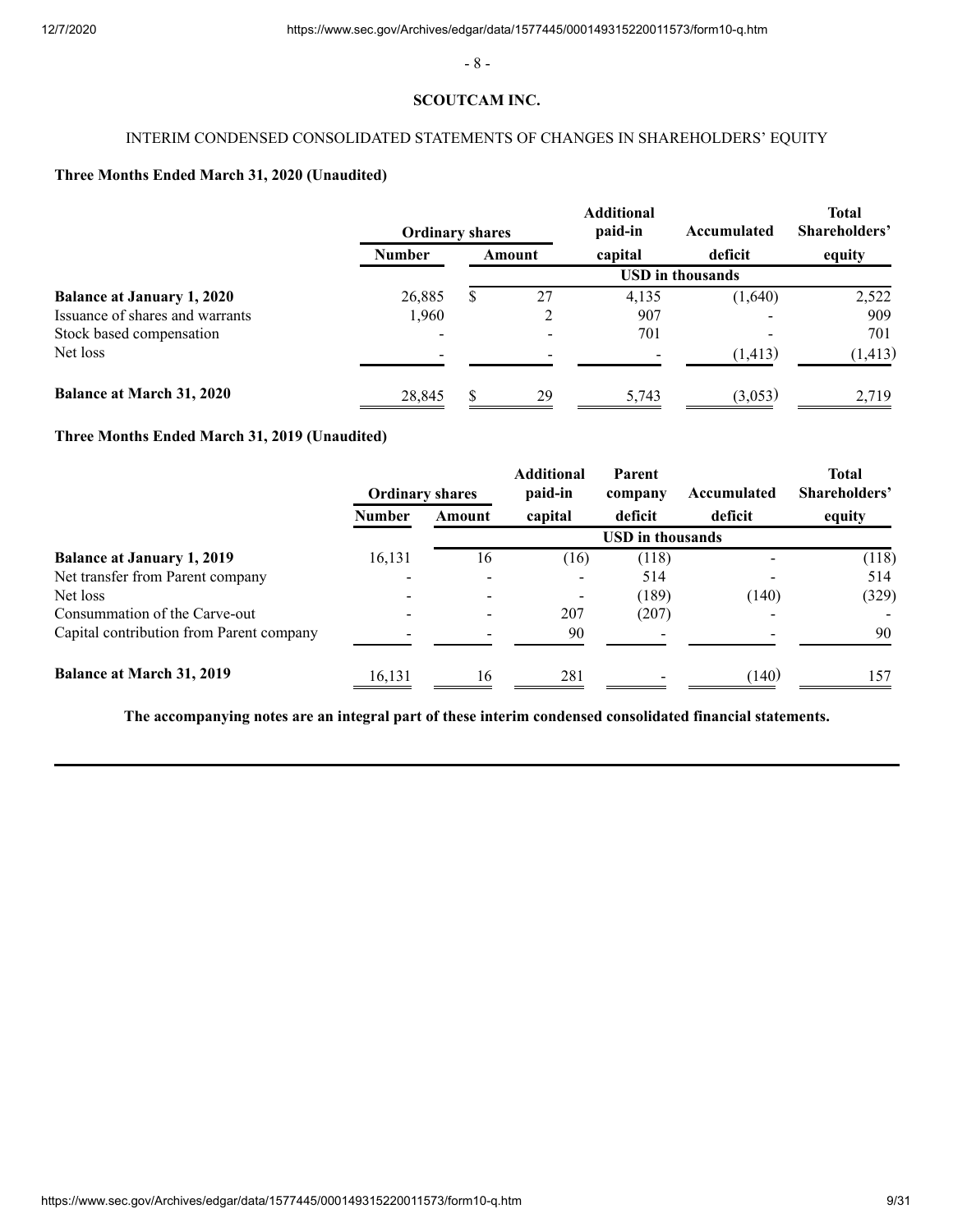- 9 -

## **SCOUTCAM INC.**

# INTERIM CONDENSED CONOLIDATED STATEMENTS OF CASH FLOWS

<span id="page-9-0"></span>

|                                                                                           | Three months ended<br>March 31, |       |  |
|-------------------------------------------------------------------------------------------|---------------------------------|-------|--|
|                                                                                           | 2020                            | 2019  |  |
|                                                                                           | <b>Unaudited</b>                |       |  |
|                                                                                           | <b>USD</b> in thousands         |       |  |
| <b>CASH FLOWS FROM OPERATING ACTIVITIES:</b>                                              |                                 |       |  |
| Net loss                                                                                  | (1, 413)                        | (329) |  |
| Adjustments to reconcile net loss to net cash used in operations:                         |                                 |       |  |
| Depreciation<br>Other non-cash items                                                      | 11                              | -1    |  |
|                                                                                           | 39<br>682                       | 19    |  |
| Share based compensation<br>Profit from exchange differences on cash and cash equivalents | (96)                            |       |  |
| <b>CHANGES IN OPERATING ASSET AND LIABILITY ITEMS:</b>                                    |                                 |       |  |
| Accounts receivable                                                                       | 10                              | 87    |  |
| Inventory                                                                                 | (125)                           | (218) |  |
| Other current assets                                                                      | (53)                            | 29    |  |
| Accounts payables                                                                         | 5                               | (18)  |  |
| Parent company                                                                            | (16)                            | (76)  |  |
| Contract liabilities                                                                      | 44                              |       |  |
| Accrued compensation expenses                                                             | (24)                            | 8     |  |
| Other accrued expenses                                                                    | (201)                           | (17)  |  |
| Net cash flows used in operating activities                                               | (1, 137)                        | (514) |  |
| <b>CASH FLOWS FROM INVESTING ACTIVITIES:</b>                                              |                                 |       |  |
| Purchase of property and equipment                                                        | (185)                           |       |  |
| Net cash flows used in investing activities                                               | (185)                           |       |  |
| <b>CASH FLOWS FROM FINANCING ACTIVITIES:</b>                                              |                                 |       |  |
| Loan repayment to Parent company                                                          | (81)                            |       |  |
| Transfer from Parent company                                                              |                                 | 514   |  |
| Capital Contribution from Parent company                                                  |                                 | 90    |  |
| Proceeds from issuance of shares and warrants                                             | 909                             |       |  |
| Net cash flows provided by financing activities                                           | 828                             | 604   |  |
| PROFIT FROM EXCHANGE DIFFERENCES ON CASH AND CASH                                         |                                 |       |  |
| <b>EQUIVALENTS</b>                                                                        | 96                              |       |  |
| <b>INCREASE (DECREASE) IN CASH AND CASH EQUIVALENTS</b>                                   | (398)                           | 90    |  |
| <b>BALANCE OF CASH AND CASH EQUIVALENTS AT THE BEGINNING OF</b><br><b>THE PERIOD</b>      |                                 |       |  |
|                                                                                           | 3,245                           |       |  |
| <b>BALANCE OF CASH AND CASH EQUIVALENTS AT THE END OF THE</b><br><b>PERIOD</b>            | 2,847                           | 90    |  |
|                                                                                           |                                 |       |  |
| <b>SUPPLEMENTAL INFORMATION FOR CASH FLOW:</b>                                            |                                 |       |  |

# **SUPPLEMENTAL INFORMATION FOR CASH FLOW:**

**Non cash activities -** 

|                                                                                 | Three months ended |       |
|---------------------------------------------------------------------------------|--------------------|-------|
|                                                                                 | March 31.          |       |
|                                                                                 | 2020               | 2019  |
| https://www.sec.gov/Archives/edgar/data/1577445/000149315220011573/form10-q.htm |                    | 10/31 |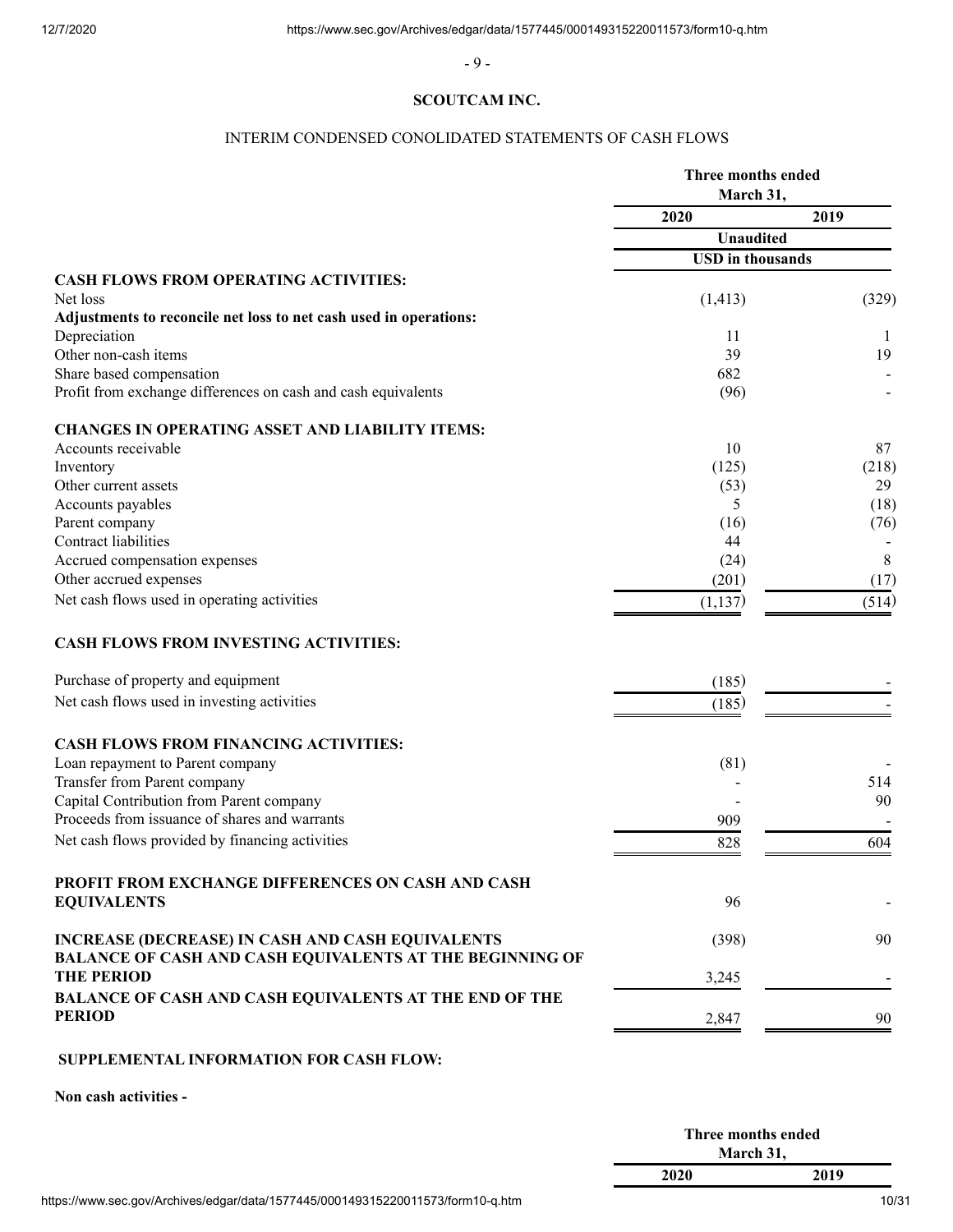|                                                               | <b>USD</b> in thousands |  |
|---------------------------------------------------------------|-------------------------|--|
| Parent Company loan settled against Parent Company receivable |                         |  |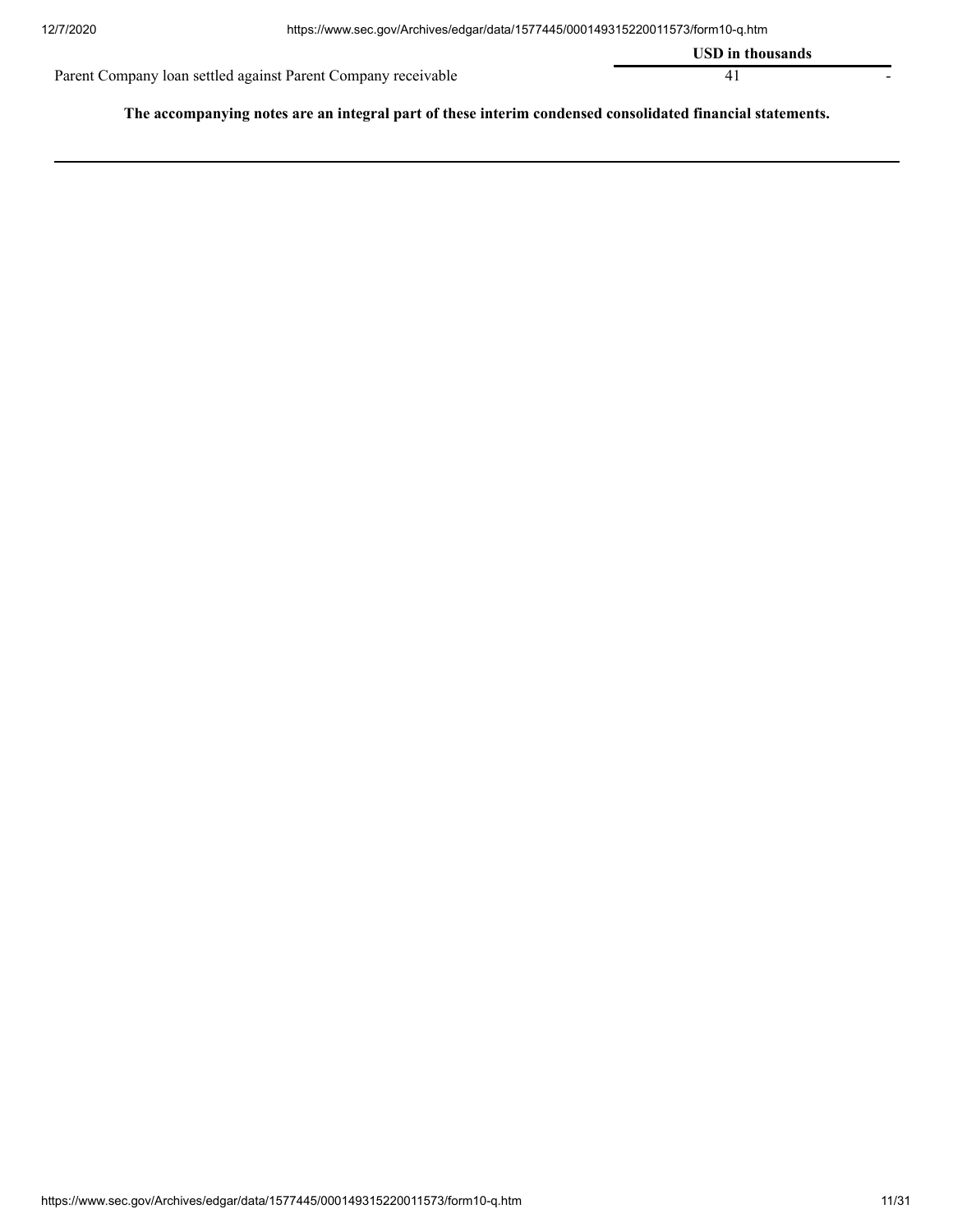$-10-$ 

# **SCOUTCAM INC.**

#### NOTES TO THE INTERIM CONDENSED CONSOLIDATED FINANCIAL STATEMENTS

# <span id="page-11-0"></span>**NOTE 1 – GENERAL:**

**a**. ScoutCam Inc. (the "Company"), formally known as Intellisense Solutions Inc., was incorporated under the laws of the State of Nevada on March 22, 2013 under the name Intellisense Solutions Inc., or Intellisense. The Company was initially engaged in the business of developing web portals to allow companies and individuals to engage in the purchase and sale of vegetarian food products over the Internet. The Company was unable to execute it original business plan, develop significant operations or achieve commercial sales. Prior to the closing of the Securities Exchange Agreement (as defined below), the Company was a "shell company".

ScoutCam Ltd., or ScoutCam, was formed in the State of Israel on January 3, 2019 as a wholly-owned subsidiary of Medigus Ltd. (the "Parent Company", "Medigus"), an Israeli company traded both on the Nasdaq Capital Market and the Tel Aviv Stock Exchange, and commenced operations on March 1, 2019. Upon incorporation, ScoutCam issued to Medigus 1,000,000 Ordinary shares with no par value. On March 2019, ScoutCam issued to Medigus an additional 1,000,000 Ordinary shares with no par value.

ScoutCam was incorporated as part of a reorganization of Medigus, which was designed to distinguish ScoutCam's miniaturized imaging business, or the micro ScoutCam™ portfolio, from Medigus's other operations and to enable Medigus to form a separate business unit with dedicated resources focused on the promotion of such technology. In December 2019, Medigus and ScoutCam consummated a certain Amended and Restated Asset Transfer Agreement, under which Medigus transferred and assigned certain assets and intellectual property rights related to its miniaturized imaging business to ScoutCam.

On September 16, 2019, Intellisense entered into a Securities Exchange Agreement (the "Exchange Agreement"), with Medigus, pursuant to which Medigus assigned, transferred and delivered 100% of its holdings in ScoutCam to Intellisense, in exchange for consideration consisting of shares of Intellisense's common stock representing 60% of the issued and outstanding share capital of Intellisense immediately upon the closing of the Exchange Agreement (the "Closing"). The Closing occurred on December 30, 2019 (the "Closing Date").

Although the transaction resulted in ScoutCam becoming a wholly owned subsidiary of Intellisense, the transaction constituted a reverse recapitalization since Medigus, the only shareholder of ScoutCam prior to the Exchange Agreement, was issued a substantial majority of the outstanding capital stock of Intellisense upon consummation of the Exchange Agreement, and also taking into account that prior to the Closing Date, Intellisense was considered as a shell corporation. Accordingly, ScoutCam is considered the accounting acquirer of the merged company.

ScoutCam has developed a range of micro CMOS (complementary metal-oxide semiconductor) and CCD (chargecoupled device) video cameras, including micro ScoutCam™ 1.2. These innovative cameras are suitable for both medical and industrial applications. Based on its proprietary technology, the Company designs and manufactures endoscopy and micro camera systems for partner companies.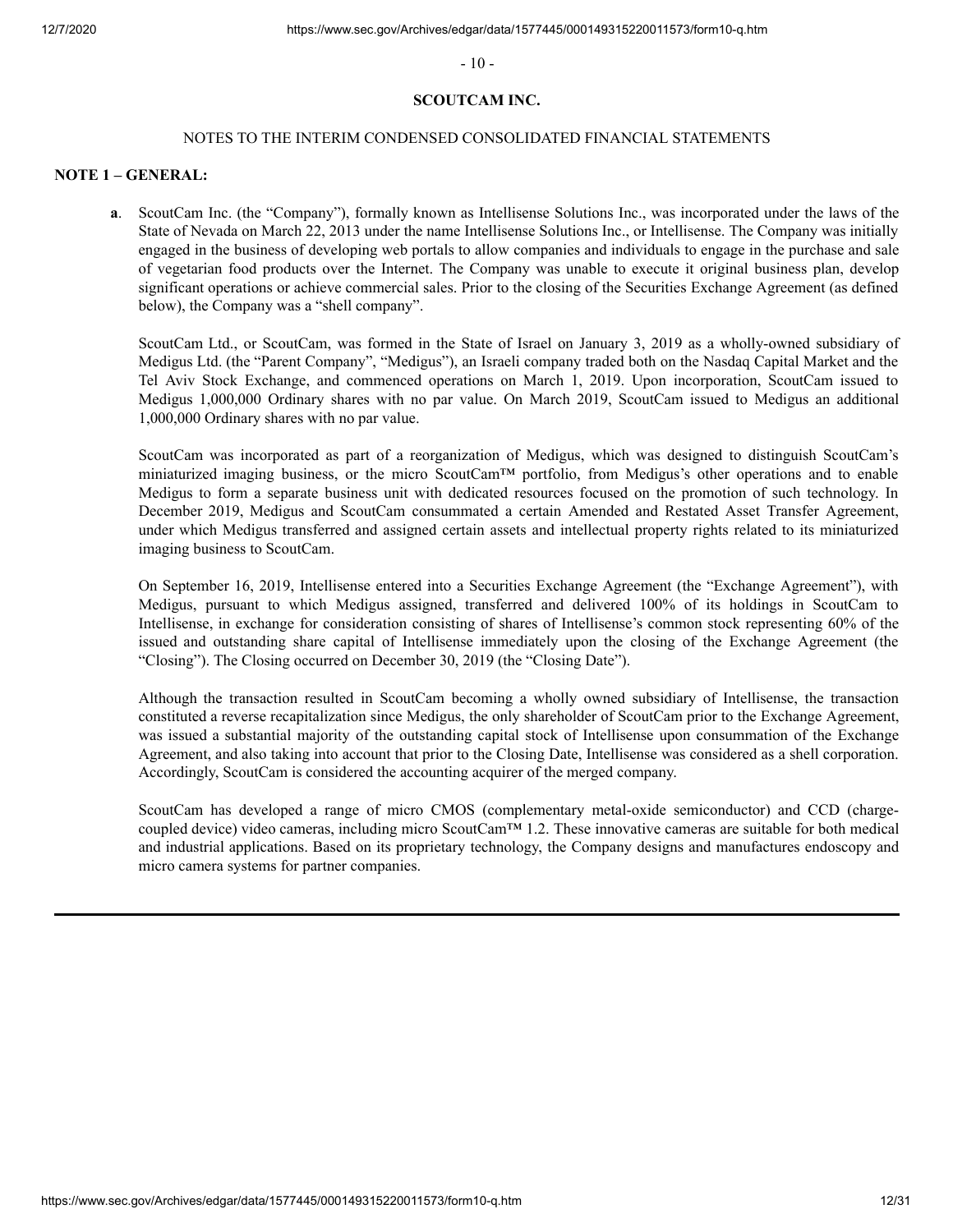- 11 -

# **SCOUTCAM INC.**

### NOTES TO THE INTERIM CONDENSED CONSOLIDATED FINANCIAL STATEMENTS

### **NOTE 1 – GENERAL** (continued):

**b.** The accompanying comparative consolidated financial statements include the historical accounts of ScoutCam as a "Carve-out Business", a division of Medigus. Throughout the comparative periods included in these Financial Statements, the Carve-out Business operated as part of Medigus. Separate financial statements have not historically been prepared for the Carve-out Business. These comparative carve-out financial data has been prepared on a standalone basis and is derived from Medigus's consolidated financial statements and accounting records. The carve-out comparative financial data reflects ScoutCam's financial position, results of operations, changes in net parent deficit and cash flows in accordance with U.S. GAAP.

The financial position, results of operations, changes in net parent deficit, and cash flows of the Carve-out Business may not be indicative of its results had it been a separate stand-alone entity during the comparative periods presented.

The comparative carve-out financial data of the Company include expenses which were allocated from Medigus for certain functions, including general corporate expenses related to corporate strategy, procurement, Information Technology ("IT"), Human Resources ("HR") and legal. These allocation have been made on the basis of direct usage when identifiable, with the remainder allocated on the basis of headcount. Management believes the expense allocation methodology and results are reasonable and consistently applied for all comparative periods presented. However, these allocations may not be indicative of the actual expenses that would have been incurred by an independent company or of the costs to be incurred in the future.

The carve-out comparative financial statements include assets and liabilities specifically attributable to the Carve-out Business. Medigus uses a centralized approach for managing cash and financing operations. Accordingly, a substantial portion of the cash balances are transferred to Medigus' cash management accounts regularly and therefore are not included in the financial statements. Transfers of cash between Carve-out business and Medigus are included within "Net transfers from Parent company" on the Statements of Cash Flows and the Statements of changes in shareholder's equity (capital deficiency).

As the carve-out comparative financial information has been prepared on a carve-out basis, the amounts reflected in Parent Company deficit in the comparative statement of changes in shareholder's equity (capital deficiency) refer to net loss for the period attributed to ScoutCam in addition to transactions between Medigus and ScoutCam.

 c. During the three month ended March 31, 2020, the Company incurred a loss of USD 1,413 thousand and negative cash flows from operating activities of approximately USD 1,137 thousand. Based on the projected cash flows, the Company's Management is of the opinion that without further fundraising it will not have sufficient resources to enable it to continue its operating activities including the development, manufacturing and marketing of its products within one year after the issuance date of these financial statements. As a result, there is a substantial doubt about the Company's ability to continue as a going concern within one year after the issuance date of these financial statements.

 Management's plans include continuing commercialization of the Company's products and securing sufficient financing through the sale of additional equity securities, debt or capital inflows from strategic partnerships and other opportunities. There are no assurances however, that the Company will be successful in obtaining the level of financing needed for its operations. If the Company is unsuccessful in commercializing its products and securing sufficient financing, it may need to reduce activities, curtail or even cease operations.

 These consolidated financial statements have been prepared assuming the Company will continue as a going concern, which assumes the realization of assets and the satisfaction of liabilities and commitments in the normal course of business. Accordingly, the consolidated financial statements do not include any adjustments relating to the recoverability and classification of recorded assets and the amounts and classification of liabilities that might be necessary should the Company be unable to continue as a going concern.

The accounting policies set out below have, unless otherwise stated, been applied consistently.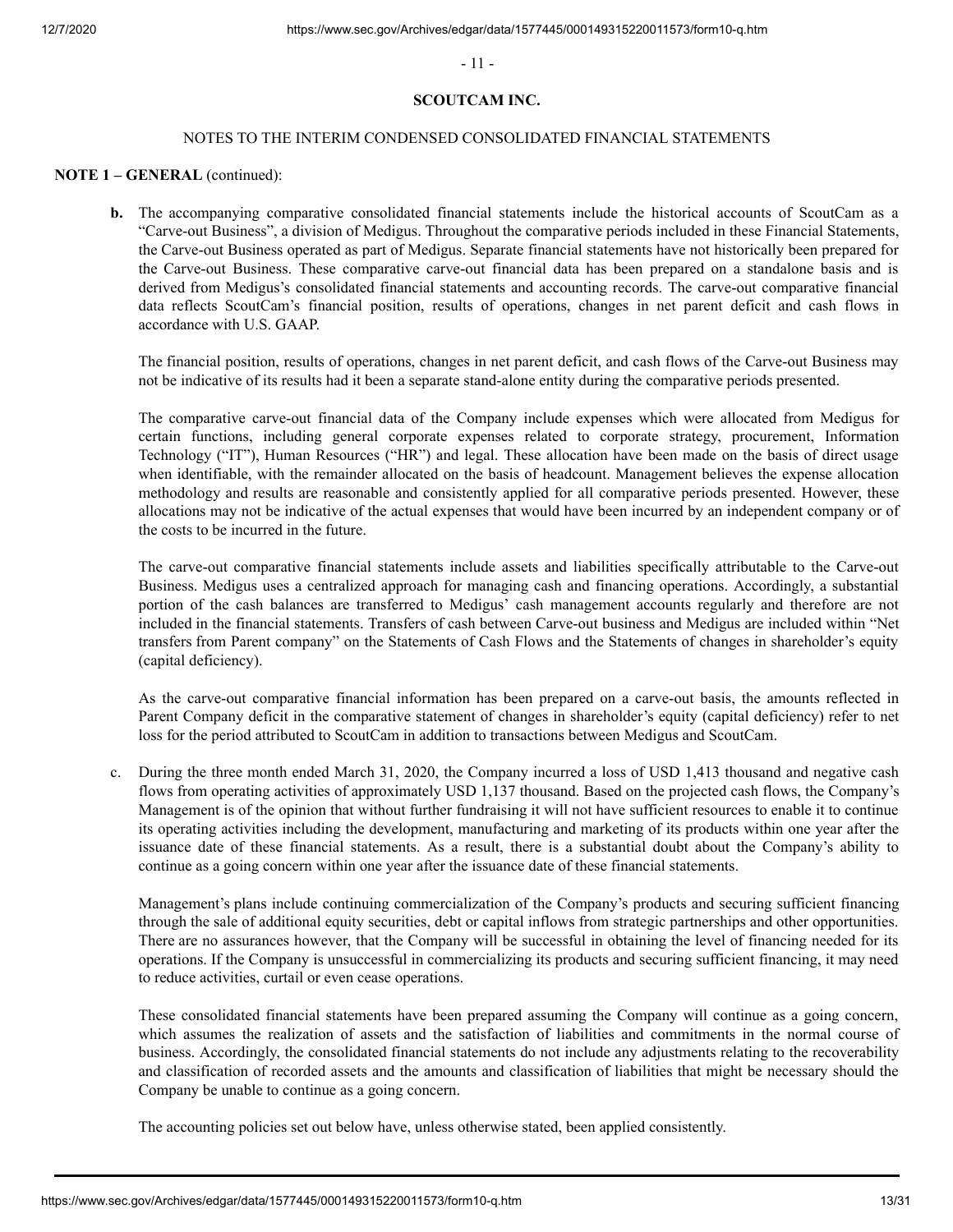- 12 -

# **SCOUTCAM INC.**

#### NOTES TO THE INTERIM CONDENSED CONSOLIDATED FINANCIAL STATEMENTS

# **NOTE 2 – BASIS OF PRESENTATION AND SIGNIFICANT ACCOUNTING POLICIES**

# **A. Unaudited Interim Financial Statements**

The accompanying unaudited interim condensed financial statements have been prepared in accordance with U.S. generally accepted accounting principles ("GAAP") for interim financial information and with the instructions to Form 10-Q and Article 10 of U.S. Securities and Exchange Commission Regulation S-X. Accordingly, they do not include all the information and footnotes required by generally accepted accounting principles for complete financial statements. In the opinion of management, all adjustments considered necessary for a fair presentation have been included (consisting only of normal recurring adjustments except as otherwise discussed). For further information, reference is made to the consolidated financial statements and footnotes thereto included in the Company's Annual Report on Form 10-K for the year ended December 31, 2019.

#### **B. Principles of Consolidation**

The accompanying condensed consolidated financial statements include the accounts of the Company and its wholly owned subsidiaries. All intercompany balances and transactions have been eliminated in consolidation.

#### **C. Use of estimates**

The preparation of financial statements in conformity with U.S. GAAP requires management to make estimates and assumptions that affect the reported amounts of assets and liabilities, the disclosure of contingent assets and liabilities at the date of the consolidated financial statements and the reported amounts of revenue and expenses during the reporting period. The Company evaluates on an ongoing basis its assumptions, including those related to contingencies, deferred taxes, inventory impairment, stock based compensation, as well as in estimates used in applying the revenue recognition policy. Actual results may differ from those estimates.

#### **D. Significant Accounting Policies**

The significant accounting policies followed in the preparation of these unaudited interim condensed consolidated financial statements are identical to those applied in the preparation of the latest annual financial statements.

#### **E. Recently Adopted Accounting Pronouncement**

The significant accounting policies followed in the preparation of these unaudited interim consolidated financial statements are identical to those applied in the preparation of the latest annual audited financial statements with the exception of the following:

In June 2016, the FASB issued ASU 2016-13 "Financial Instruments – Credit Losses" to improve information on credit losses for financial assets and net investment in leases that are not accounted for at fair value through net income. The ASU replaces the current incurred loss impairment methodology with a methodology that reflects expected credit losses. The Company adopted this ASU on January 1, 2020. There was not a material impact on the interim consolidated financial statements.

In August 2018, the FASB issued ASU 2018-13, "Changes to Disclosure Requirements for Fair Value Measurements," which will improve the effectiveness of disclosure requirements for recurring and nonrecurring fair value measurements. The standard removes, modifies, and adds certain disclosure requirements and is effective for the Company beginning on January 1, 2020. This standard did not have a material effect on the Company's interim consolidated financial statements.

In November 2018, the FASB issued ASU 2018-18 – "Collaborative Arrangements (Topic 808)," which clarifies the interaction between Topic 808 and Topic 606, Revenue from Contracts with Customers. The Company adopted this standard in the first quarter of fiscal year 2020. This standard did not have a material impact on the Company's consolidated financial statements and related disclosures.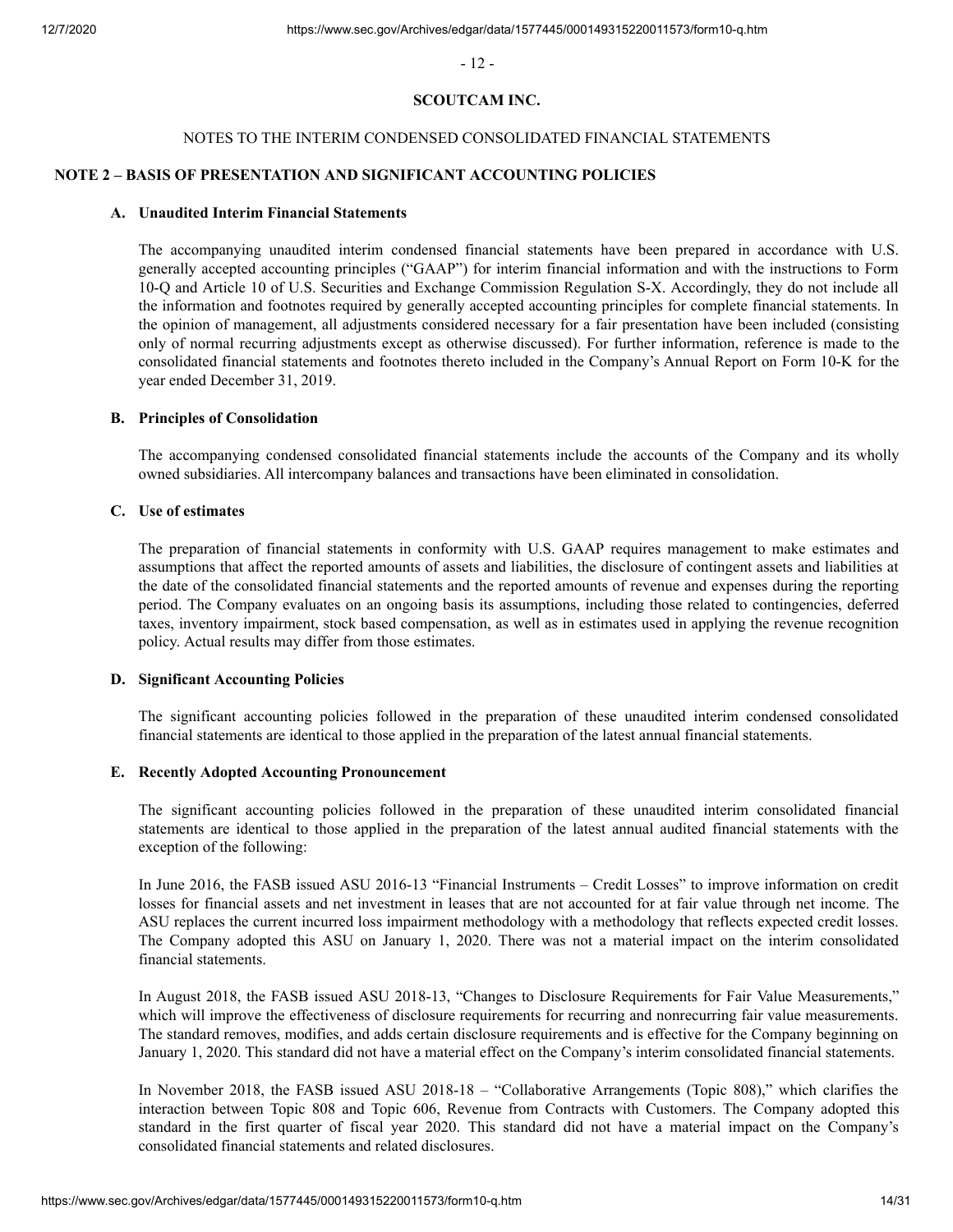# **F. Recent Accounting Pronouncements**

In December 2019, the FASB issued ASU No. 2019-12, "Income Taxes (Topic 740): Simplifying the Accounting for Income Taxes ("ASU 2019-12"), which is intended to simplify various aspects related to accounting for income taxes. ASU 2019-12 removes certain exceptions to the general principles in Topic 740 and also clarifies and amends existing guidance to improve consistent application. This guidance is effective for the Company beginning on January 1, 2021, with early adoption permitted. The Company does not expect that the adoption of this standard will have a significant impact on the consolidated financial statements and related disclosures.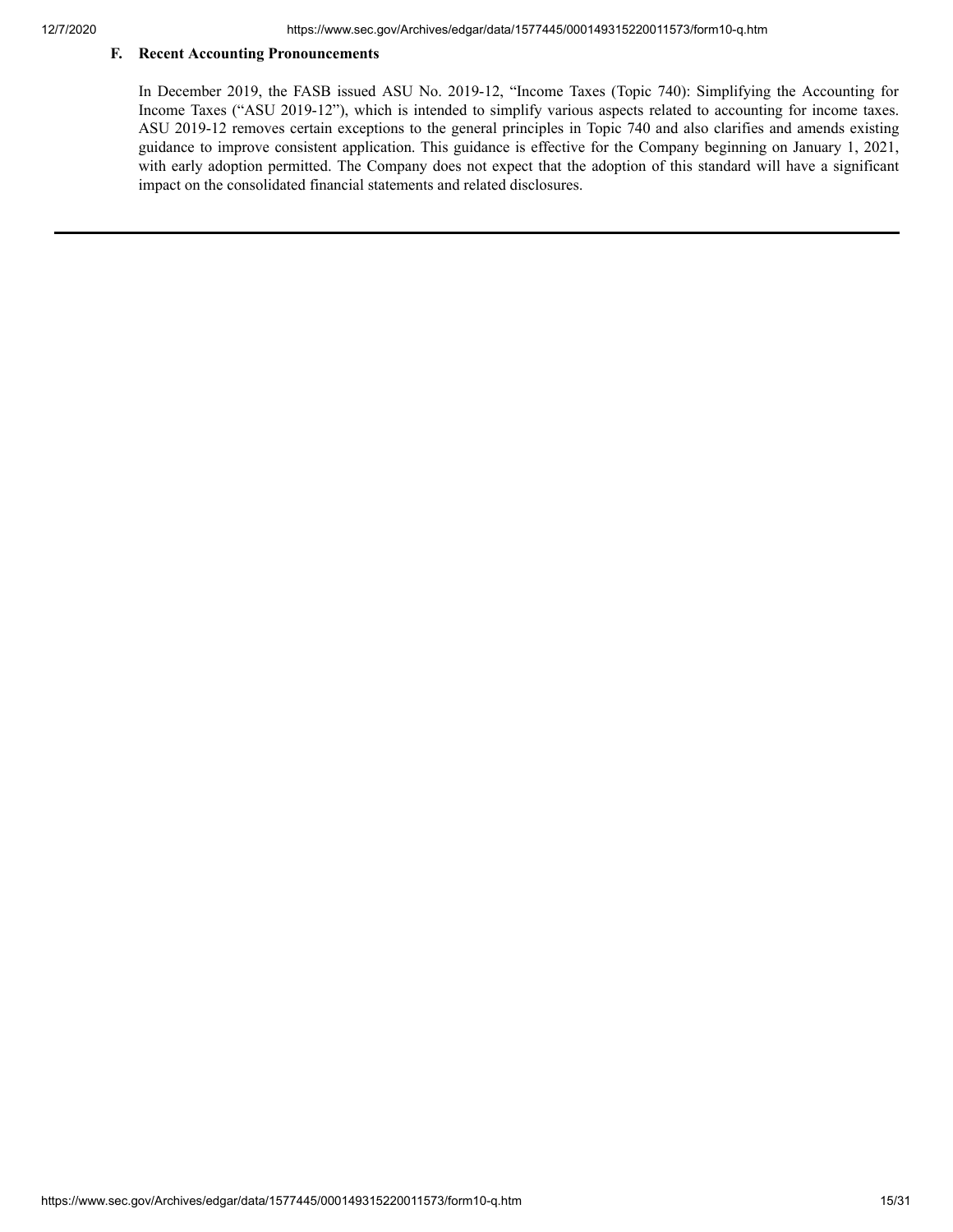- 13 -

#### **SCOUTCAM INC.**

#### NOTES TO THE INTERIM CONDENSED CONSOLIDATED FINANCIAL STATEMENTS

#### **NOTE 3 – LEASES:**

On January 1, 2019, the Company adopted ASU 2016-02 using the modified retrospective approach for all lease arrangements at the beginning period of adoption. ScoutCam Ltd. leases office and vehicles under operating leases. At March 31, 2020, the Company's ROU assets and lease liabilities for operating leases totaled \$72 thousand.

In January 2020, ScoutCam Ltd. entered into a lease agreement for office space in Omer, Israel. The agreement is for 11 months beginning on February 1, 2020. Monthly lease payments under the agreement are approximately \$6 thousand. Lease expenses recorded in the interim consolidated statements of operations were \$15 thousand for the three months ended March 31, 2020. The Company has elected the short-term lease exception for this lease. As part of this election it will not recognize right-of-use assets and lease liabilities on the balance sheet for this lease.

Supplemental cash flow information related to operating leases was as follows:

|                                    | Three months ended<br><b>March 31, 2020</b> |
|------------------------------------|---------------------------------------------|
|                                    | <b>USD</b> in thousands                     |
| Cash payments for operating leases |                                             |
| Cash payments for short-term lease |                                             |
| Total lease expenses               |                                             |

As of March 31, 2020, the Company's operating leases had a weighted average remaining lease term of 1.5 years and a weighted average discount rate of 10%. Future lease payments under operating leases as of March 31, 2020 were as follows:

| <b>Operating leases</b> |  |
|-------------------------|--|
| <b>USD</b> in thousands |  |
| 25                      |  |
| 33                      |  |
| 23                      |  |
| 81                      |  |
| (9)                     |  |
|                         |  |
|                         |  |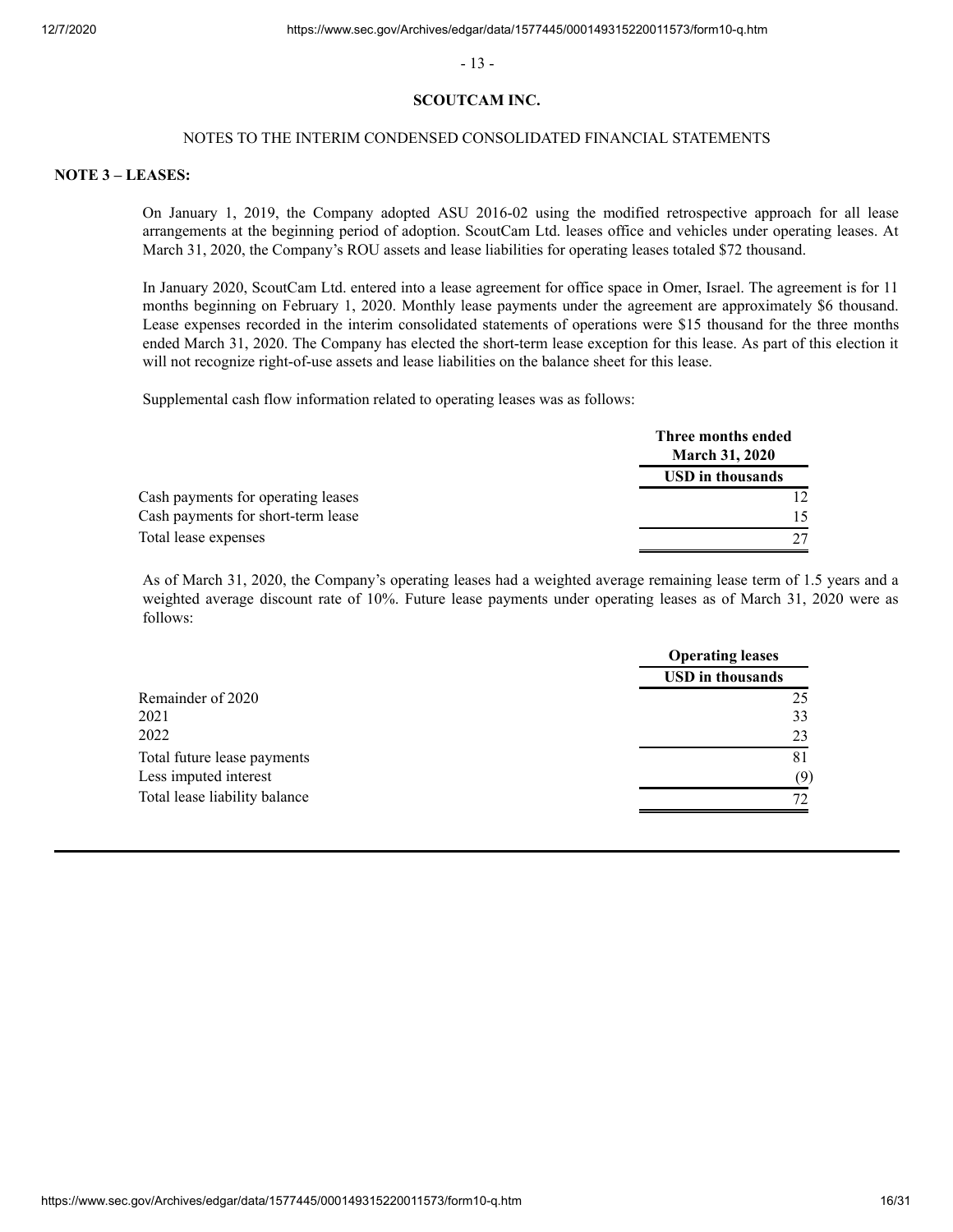- 14 -

# **SCOUTCAM INC.**

#### NOTES TO THE INTERIM CONDENSED CONSOLIDATED FINANCIAL STATEMENTS

#### **NOTE 4 – EQUITY:**

#### **Private placement:**

In December 2019, the Company allotted in a private issuance, a total of 3,413,312 units at a purchase price of USD \$0.968 per unit. Each unit was comprised of two shares of common stock par value US\$0.001 per share, one Warrant A (defined below) and two Warrants B (defined below). The immediate proceeds (gross) from the issuance of the units amounted to approximately USD 3.3 million.

Each Warrant A is exercisable into one share of common stock of the Company at an exercise price of USD 0.595 per share during the 12 month period following the allotment. Each Warrant B is exercisable into one share of common stock of the Company at an exercise price of USD 0.893 per share during the 18 month period following the allotment.

In addition, Shrem Zilberman Group Ltd. (the "Consultant") will be entitled to receive the amount representing 3% of any exercise price of each Warrant A or Warrant B that may be exercised in the future. In the event the total proceeds received as a result of exercise of Warrants will be less than \$2 million at the time of their expiration, the Consultant will be required to invest \$250,000 in the Company in return for shares of common stock of Company.

 b. On March 3, 2020, the Company allotted in a private issuance a total of 979,754 units at a purchase price of USD \$0.968 per unit.

Each unit was comprised of two shares of common stock par value US\$0.001 per share, one Warrant A (defined below) and two Warrants B (defined below).

Each Warrant A is exercisable into one share of common stock of the Company at an exercise price of USD 0.595 per share during the 12 month period following the allotment.

Each Warrant B is exercisable into one share of common stock of the Company at an exercise price of USD 0.893 per share during the 18 month period following the allotment.

The immediate proceeds (gross) from the issuance of all securities offered amounted to approximately USD 948 thousands. After deducting closing costs and fees, the Company received proceeds of approximately USD 909 thousand, net of issuance expenses.

As of March 31, 2020, the Company had the following outstanding warrants to purchase Common Stock as follows:

| Warrant   | <b>Issuance Date</b> | <b>Expiration Date</b> | <b>Exercise Price Per</b><br>Share (\$) | <b>Number of Shares of Common</b><br><b>Stock Underlying Warrants</b> |
|-----------|----------------------|------------------------|-----------------------------------------|-----------------------------------------------------------------------|
| Warrant A | December 30, 2019    | December 30, 2020      | 0.595                                   | 3,413,317                                                             |
| Warrant B | December 30, 2019    | June 30, 2021          | 0.893                                   | 6,826,623                                                             |
| Warrant A | March 3, 2020        | March 3, 2021          | 0.595                                   | 979.754                                                               |
| Warrant B | March 3, 2020        | September 3, 2021      | 0.893                                   | 1,959,504                                                             |
|           |                      |                        |                                         | 13,179,198                                                            |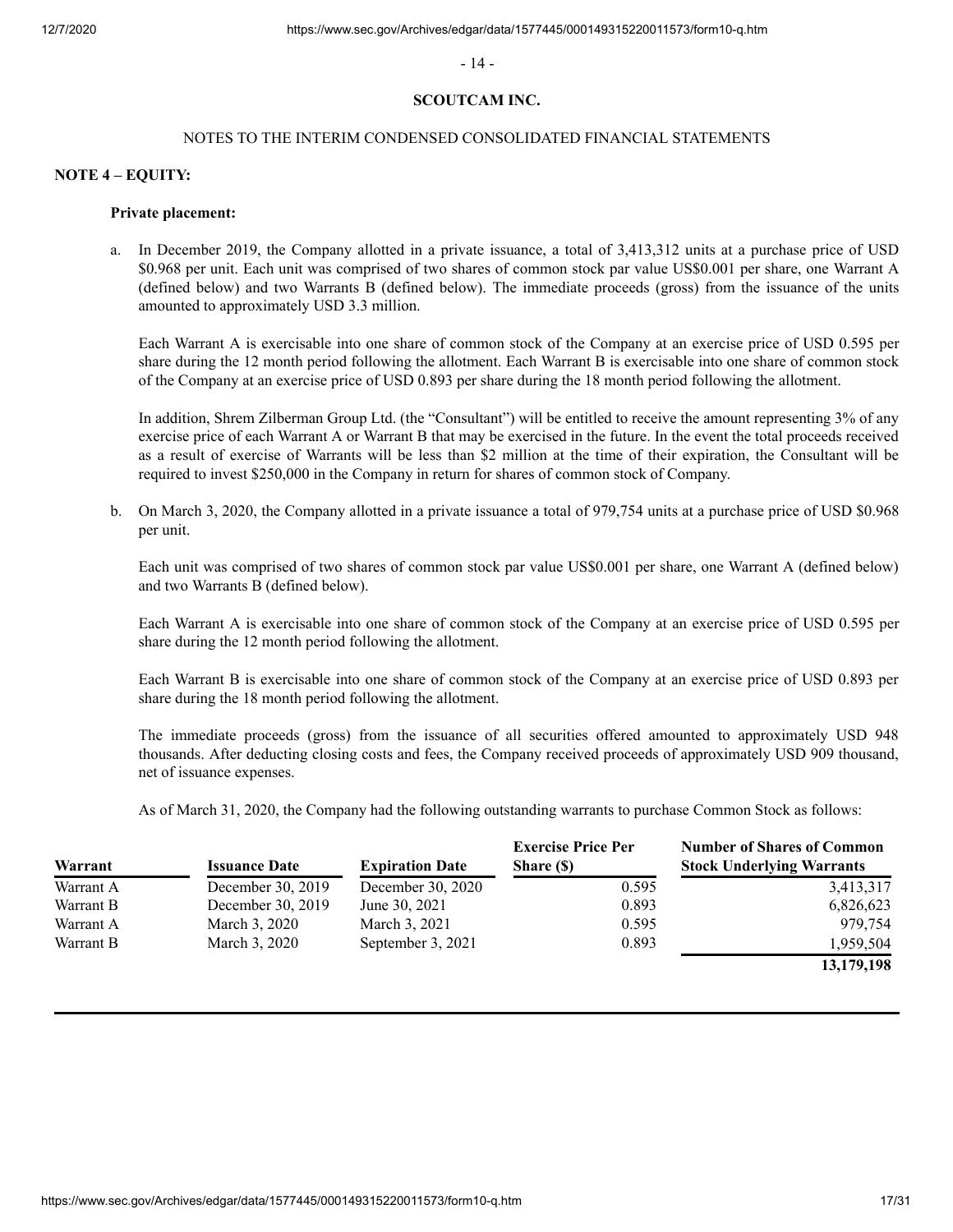- 15 -

# **SCOUTCAM INC.**

### NOTES TO THE INTERIM CONDENSED CONSOLIDATED FINANCIAL STATEMENTS

### **NOTE 4 – EQUITY** (continued):

#### **Share-based compensation to employees and to directors:**

In February 2020, the Company's Board of Directors approved the 2020 Share Incentive Plan (the "Plan"). The Plan initially included a pool of 5,228,007 shares of common stock for grant to Company employees, consultants, directors and other service providers. On March 15, 2020, the Company's Board of Directors approved an increase to the Company's option pool pursuant to the Plan by an additional 576,888 shares of Common Stock.

The Plan is designed to enable the Company to grant options to purchase ordinary shares and RSUs under various and different tax regimes including, without limitation: (i) pursuant and subject to Section 102 of the Israeli Tax Ordinance or any provision which may amend or replace it and any regulations, rules, orders or procedures promulgated thereunder and to designate them as either grants made through a trustee or not through a trustee; and (ii) pursuant and subject to Section 3(i) of the Israeli Tax Ordinance.

On February 12, 2020, the Company granted 4,367,515 options pursuant to the Plan. Each option is convertible into one share of common stock of the Company of \$0.001 par value at the exercise price of \$0.29.

On March 15, 2020, the Company granted 576,888 options pursuant to the Plan to each of the Company's then serving directors, excluding Professor Benad Goldwasser. Each option is convertible into one share of common stock of the Company of \$0.001 par value at the exercise price of \$0.29.

The fair value of each option was estimated as of the date of grant or reporting period using the Black-Scholes optionpricing model, using the following assumptions:

|                                            | <b>February 12, 2020</b> | <b>March 15, 2020</b> |
|--------------------------------------------|--------------------------|-----------------------|
| Underlying value of ordinary shares $(\$)$ | 0.484                    | 0.484                 |
| Exercise price $(\$)$                      | 0.29                     | 0.29                  |
| Expected volatility $(\%)$                 | 43.35                    | 45.25                 |
| Term of the options (years)                |                          |                       |
| Risk-free interest rate                    | 1.55                     | 0.89                  |

The cost of the benefit embodied in the options granted during the three months ended March 31, 2020, based on their fair value as at the grant date, is estimated to be approximately \$2.9 million. These amounts will be recognized in statements of operations over the vesting period.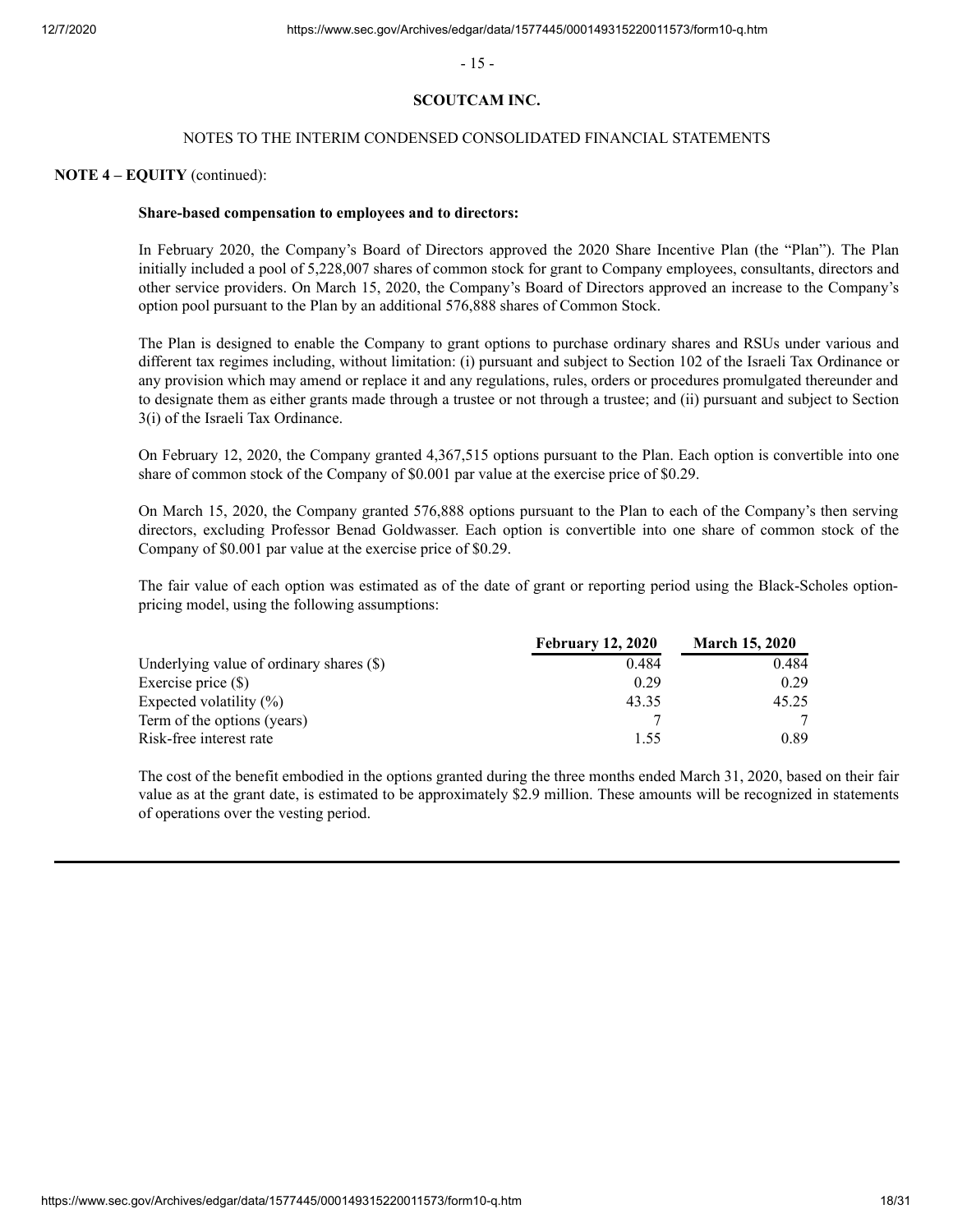- 16 -

## **SCOUTCAM INC.**

# NOTES TO THE INTERIM CONDENSED CONSOLIDATED FINANCIAL STATEMENTS

# **NOTE 4 – EQUITY** (continued):

The following table summarizes stock option activity for the three months ended March 31, 2020:

|                                    | For the<br>Three months ended<br><b>March 31, 2020</b> |                                       |
|------------------------------------|--------------------------------------------------------|---------------------------------------|
|                                    | <b>Amount of</b><br>options                            | Weighted<br>average exercise<br>price |
|                                    |                                                        | S                                     |
| Outstanding at beginning of period |                                                        |                                       |
| Granted                            | 4,944,403                                              | 0.29                                  |
| Outstanding at end of period       | 4,944,403                                              | 0.29                                  |
| Vested at end of period            | 739,021                                                | 0.29                                  |

The following table sets forth the total share-based payment expenses resulting from options granted, included in the statements of operation:

|                            | Three months ended<br><b>March 31, 2020</b> |
|----------------------------|---------------------------------------------|
|                            | <b>USD</b> in thousands                     |
| Research and development   | 108                                         |
| General and administrative | 574                                         |
| Total expenses             | 682                                         |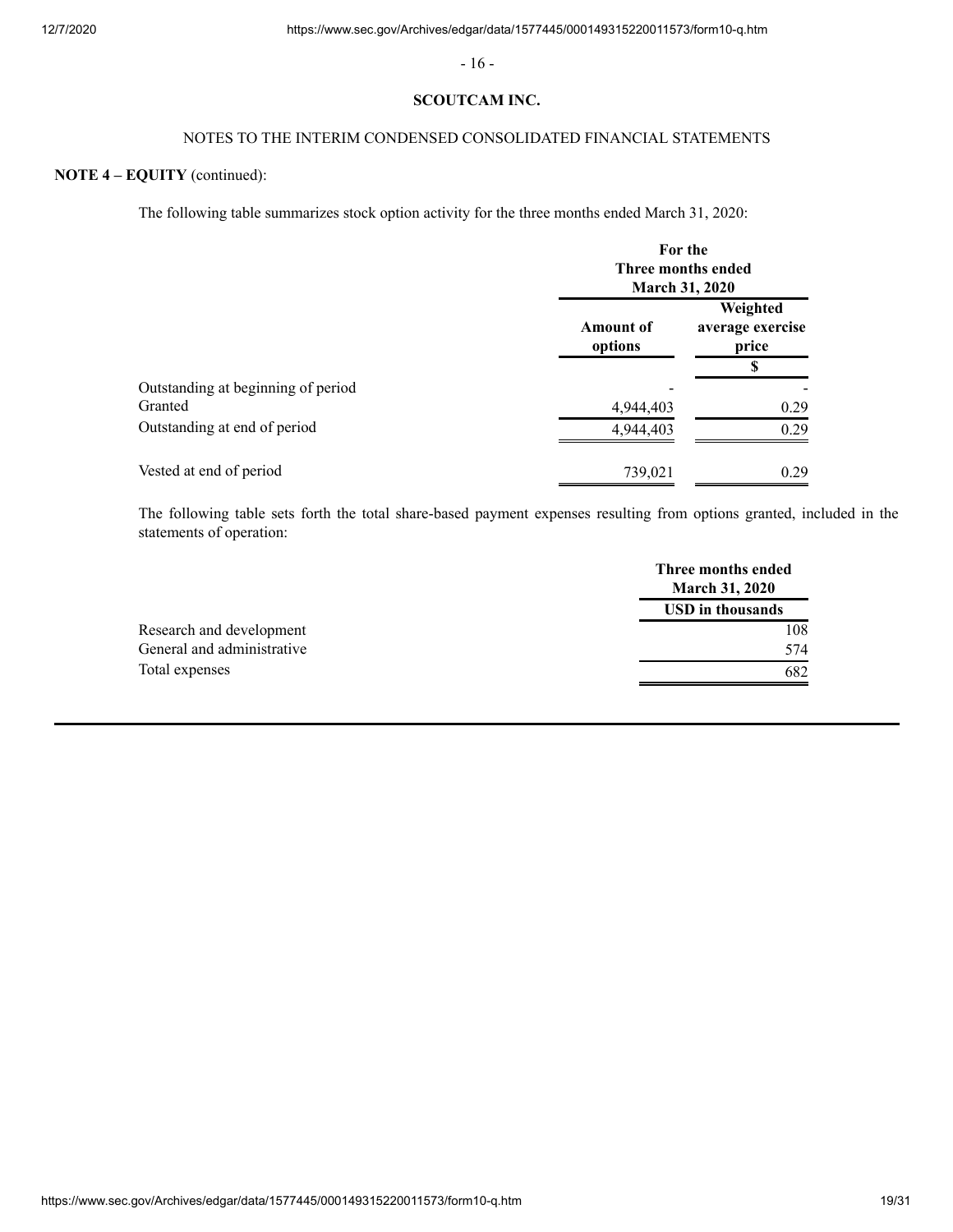- 17 -

#### **SCOUTCAM INC.**

# NOTES TO THE INTERIM CONDENSED CONSOLIDATED FINANCIAL STATEMENTS

### **NOTE 5 – REVENUES:**

#### **Contract liabilities:**

The Company's contract liabilities as of March 31, 2020 and December 31, 2019 were as follows:

|                      | March 31,        | December 31, |
|----------------------|------------------|--------------|
|                      | 2020             | 2019         |
|                      | USD in thousands |              |
| Contract liabilities | 546              | 502          |

Contract liabilities include advance payments, which are primarily related to advanced billings for development services.

## Remaining Performance Obligations

Remaining Performance Obligations ("RPO") represents contracted revenue that has not yet been recognized, which includes deferred revenue and amounts that will be invoiced and recognized as revenue in future periods. As of March 31, 2020, the total RPO amounted to \$900 thousand, which the Company expects to recognize during the next 12 months.

# **NOTE 6 – INVENTORY**

Composed as follows:

|                            | March 31,<br>2020 | December 31,<br>2019    |
|----------------------------|-------------------|-------------------------|
|                            |                   | <b>USD</b> in thousands |
| Raw materials and supplies | 20                | 24                      |
| Work in progress           | 457               | 316                     |
| Finished goods             | 567               | 560                     |
|                            | .044              | 900                     |

During the period ended March 31, 2020, no impairment occurred.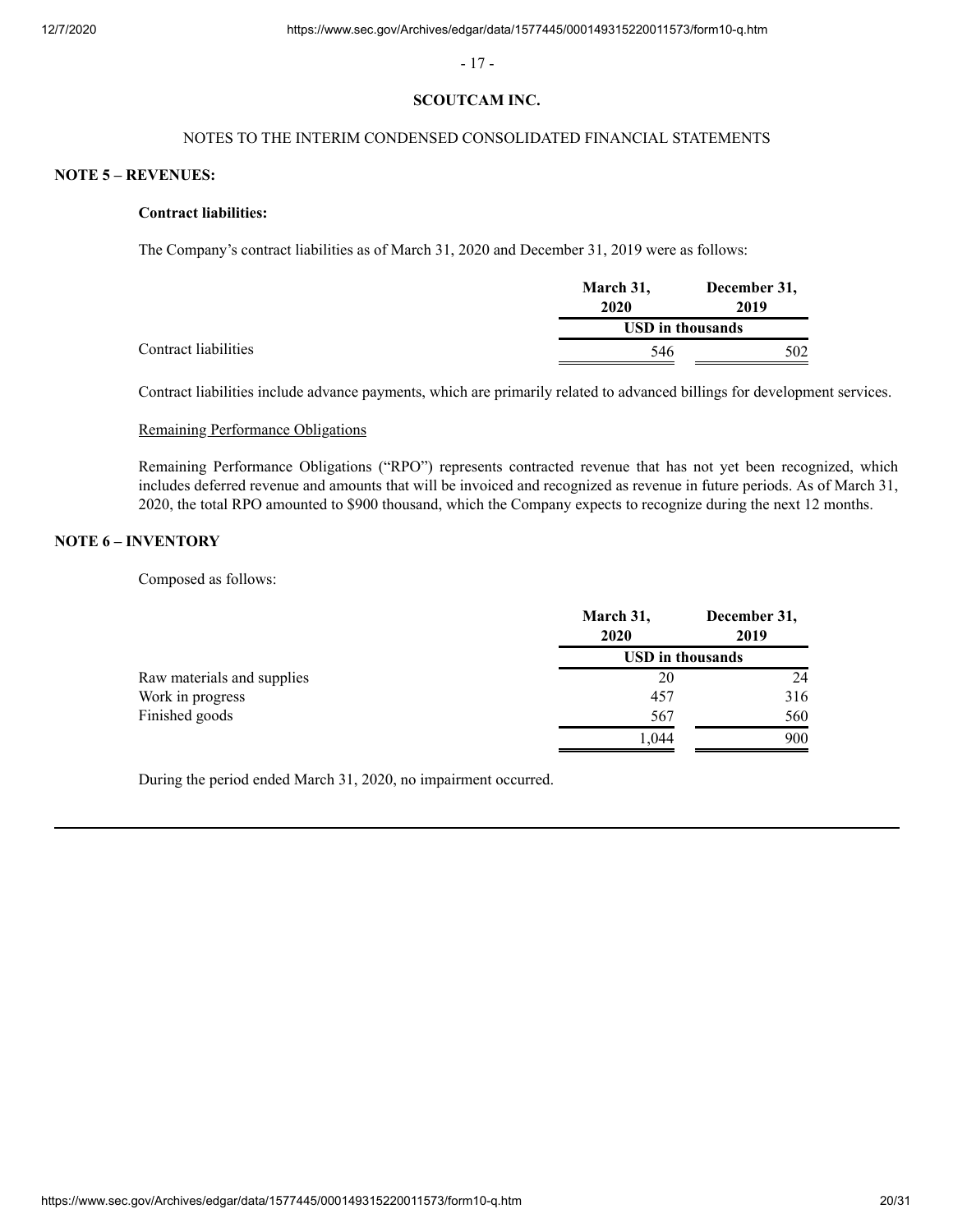- 18 -

#### **SCOUTCAM INC.**

#### NOTES TO THE INTERIM CONDENSED CONSOLIDATED FINANCIAL STATEMENTS

#### **NOTE 7 – LOSS PER SHARE**

Basic loss per share is computed by dividing net loss attributable to ordinary shareholders of the Company, by the weighted average number of ordinary shares as described below.

In computing the Company's diluted loss per share, the numerator used in the basic loss per share computation is adjusted for the dilutive effect, if any, of the Company's potential shares of common stock. The denominator for diluted loss per share is a computation of the weighted-average number of ordinary shares and the potential dilutive ordinary shares outstanding during the period.

The loss per share information in these consolidated financial statements is reflected and calculated as if the Company had existed since January 1, 2019. Accordingly, loss per share for all periods was calculated based on the number of shares retroactively adjusted for the exchange ratio determined in the reverse recapitalization.

# **NOTE 8 – RELATED PARTIES**

On May 30, 2019, ScoutCam Ltd. entered into an intercompany agreement with Medigus (the "Intercompany Agreement") according to which ScoutCam Ltd. agreed to hire and retain certain services from Medigus. The agreed upon services provided under the Intercompany Agreement included: (1) lease of office space and clean room based on actual space utilized by ScoutCam Ltd. and in shared spaces according to employee ratio; (2) utilities such as electricity water, IT and communication services based on employee ratio; (3) car services, including car rental, gas usage, payment for toll roads based on 100% of expense incurred from a ScoutCam Ltd. employee car; (4) external accountant services at a price of USD 6,000 per annum; (5) directors and officers insurance at a sum of 1/3 of Parent company cost; (6) CFO services at a sum of 50% of Parent company CFO employer cost; (7) every direct expense of ScoutCam Ltd. that is paid by the Parent company in its entirety subject to approval of such direct expenses in advance; and (8) any other mutual expense that is borne by the parties according to the Respective portion of the Mutual Expense

In addition, ScoutCam Ltd.'s employees provide support services to Medigus.

On April 20, 2020, ScoutCam Ltd. entered into an amended and restated intercompany services agreement with Medigus.

#### **Balances with related parties**:

|                          | <b>March 31, 2020</b> | <b>December 31, 2019</b> |
|--------------------------|-----------------------|--------------------------|
| Parent Company           | 48                    | 73                       |
| Loan from Parent Company | 378                   | 500                      |

#### **Transactions with related parties:**

|                  |      | Three months ended March 31, |  |
|------------------|------|------------------------------|--|
|                  | 2020 | 2019                         |  |
| Revenues         |      | $\overline{\phantom{a}}$     |  |
| Cost of revenues |      | $\sim$                       |  |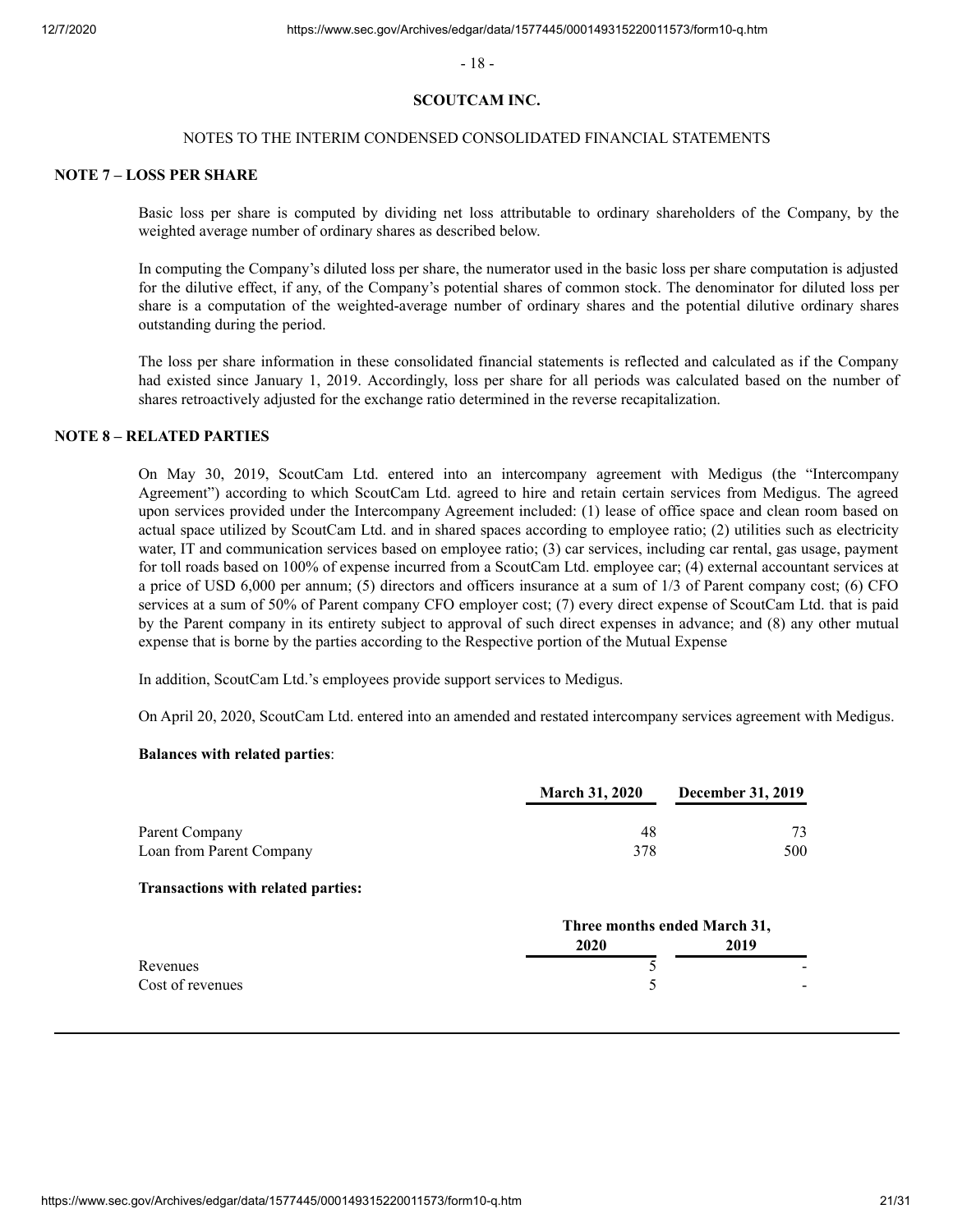- 19 -

#### **SCOUTCAM INC.**

## NOTES TO THE INTERIM CONDENSED CONSOLIDATED FINANCIAL STATEMENTS

### **NOTE 9 - SUBSEQUENT EVENTS:**

On May 18, 2020, the Company allotted in a private issuance a total of 2,066,116 units at a purchase price of USD \$0.968 per unit.

Each unit was comprised of two shares of common stock par value US\$0.001 per share, one Warrant A (defined below) and two Warrants B (defined below).

Each Warrant A is exercisable into one share of common stock of the Company at an exercise price of USD 0.595 per share during the 18 month period following the allotment.

Each Warrant B is exercisable into one share of common stock of the Company at an exercise price of USD 0.893 per share during the 24 month period following the allotment.

The immediate proceeds (gross) from the issuance of all securities offered amounted to approximately USD 2 million.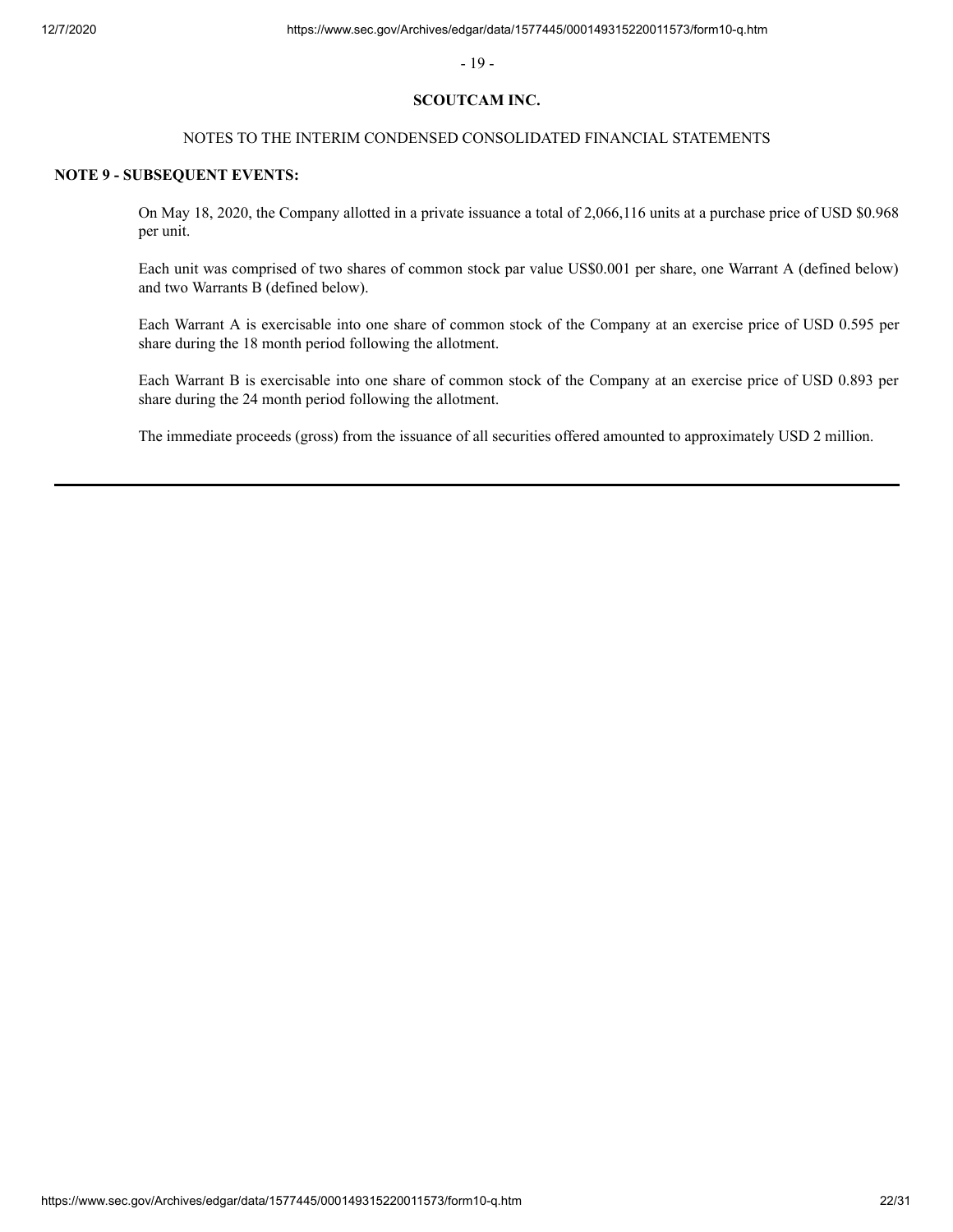$-20-$ 

#### <span id="page-22-0"></span>**Item 2. Management's Discussion and Analysis of Financial Condition and Results of Operations**

*Readers are advised to review the following discussion and analysis of our financial condition and results of operations together with our consolidated financial statements and related notes thereto included elsewhere in this Quarterly Report on Form 10- Q and the consolidated financial statements and related notes thereto in our Annual Report on Form 10-K for the year ended December 31, 2019. Some of the information contained in this discussion and analysis or set forth elsewhere in this Quarterly Report, including information with respect to our plans and strategy for our business, includes forward-looking statements that involve risks and uncertainties. See "Cautionary Note Regarding Forward-Looking Statements". You should review the "Risk Factors" section of our Annual Report for the fiscal year ended December 31, 2019 for a discussion of important factors that could cause actual results to differ materially from the results described in or implied by the forward-looking statements contained in the following discussion and analysis*.

#### **Overview**

ScoutCam Ltd. was formed in Israel on January 3, 2019, as a wholly owned subsidiary of Medigus Ltd., an Israeli company ("Medigus"), and commenced operations on March 1, 2019. ScoutCam was incorporated as part of the reorganization of Medigus, which was designed to distinguish ScoutCam's miniaturized imaging business, or the micro ScoutCam™ portfolio, from Medigus's other operations and to enable Medigus to form a separate business unit with dedicated resources focused on the promotion of such technology (the "Reorganization"). In December 2019, Medigus and ScoutCam consummated that Amended and Restated Asset Transfer Agreement, which transferred and assigned certain assets and intellectual property rights related to its miniaturized imaging business.

On March 1, 2019, 12 employees moved from Medigus to ScoutCam.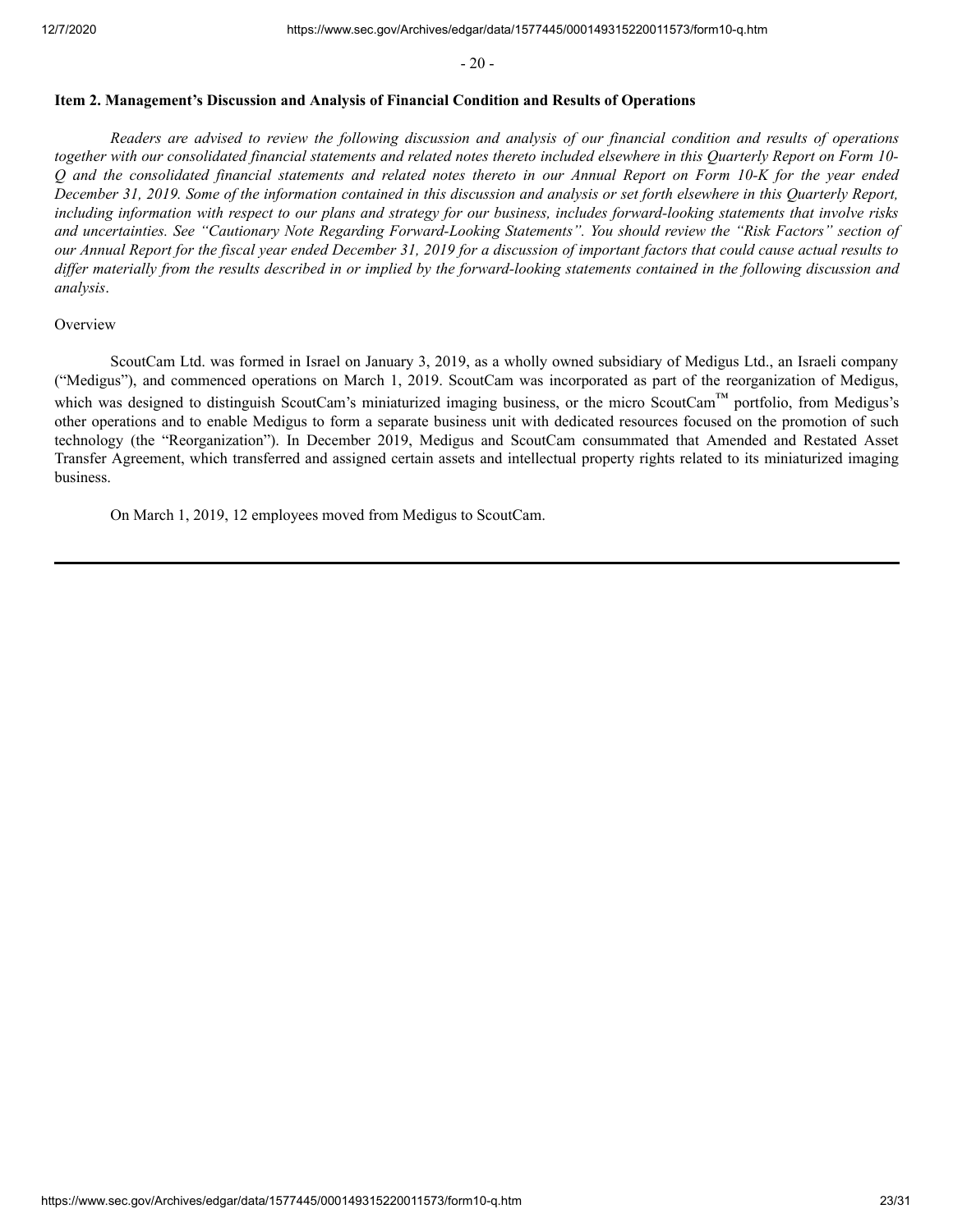- 21 -

The following table summarizes our results of operations for the three month ended March 31, 2020 and 2019, together with the changes in those items in dollars and as a percentage:

|                                     | 2020        | 2019      | % Change |
|-------------------------------------|-------------|-----------|----------|
| Revenues                            | 40,000      | 24,000    | 67%      |
| Cost of Revenues                    | 130,000     | 109,000   | 19%      |
| Gross Loss                          | (90,000)    | (85,000)  | 6%       |
| Research and development expenses   | 255,000     | 87,000    | 193%     |
| Sales and marketing expense         | 52,000      | 41,000    | 27%      |
| General and administrative expenses | 1,112,000   | 116,000   | 859%     |
| <b>Operating Loss</b>               | (1,509,000) | (329,000) | 359%     |

#### *Revenues*

For the three months ended March 31, 2020, ScoutCam generated revenues of \$40,000, an increase of \$16,000 from the three months ended March 31, 2019 revenues.

The increase in revenues was primarily due to an overall increase in the sales of the Company's component products to occasional customers.

#### *Cost of Revenues*

Cost of revenues for the three months ended March 31, 2020 were \$130,000, an increase of \$21,000 compared to cost of revenues of \$109,000 for the three months ended March 31, 2019. The increase was primarily due to an increase in payroll expenses, as result of hiring additional employees and losses in severance pay assets.

# *Gross Loss*

Gross loss for the three months ended March 31, 2020 was \$90,000, an increase of \$5,000 compared to gross loss of \$85,000 for the three months ended March 31, 2019.

#### *Research and Development Expenses*

Research and development expenses for the three months ended March 31, 2020, were \$255,000, an increase of \$168,000, or 193%, compared to \$87,000 for the three months ended March 31, 2019. The increase was primarily due to an increase in payroll expenses, as result of an increase in share - based compensation expenses (see note 4 to our interim condensed consolidated financial statements as of March 31, 2020), hiring additional employees and losses in severance pay assets.

#### *Sales and Marketing Expenses*

Sales and marketing expenses for the three months ended March 31, 2020, were \$52,000, an increase of \$11,000, or 27%, compared to \$41,000 for the three months ended March 31, 2019. The increase was primarily due to an increase in payroll expenses, as result of hiring additional employees.

#### *General and Administrative Expenses*

General and Administrative expenses for the three months ended March 31, 2020, were \$1,112,000, an increase of \$996,000, or 859%, compared to \$116,000 for the three months ended March 31, 2019. The increase was primarily due to an increase in payroll expenses, as result an increase in share - based compensation expenses (see note 4 to our interim condensed consolidated financial statements as of March 31, 2020) and hiring additional employees and an increase in professional services. The increase in professional services resulted from the incorporation of ScoutCam Ltd. as an independent company and in connection with the execution of that certain securities exchange agreement involving ScoutCam Ltd.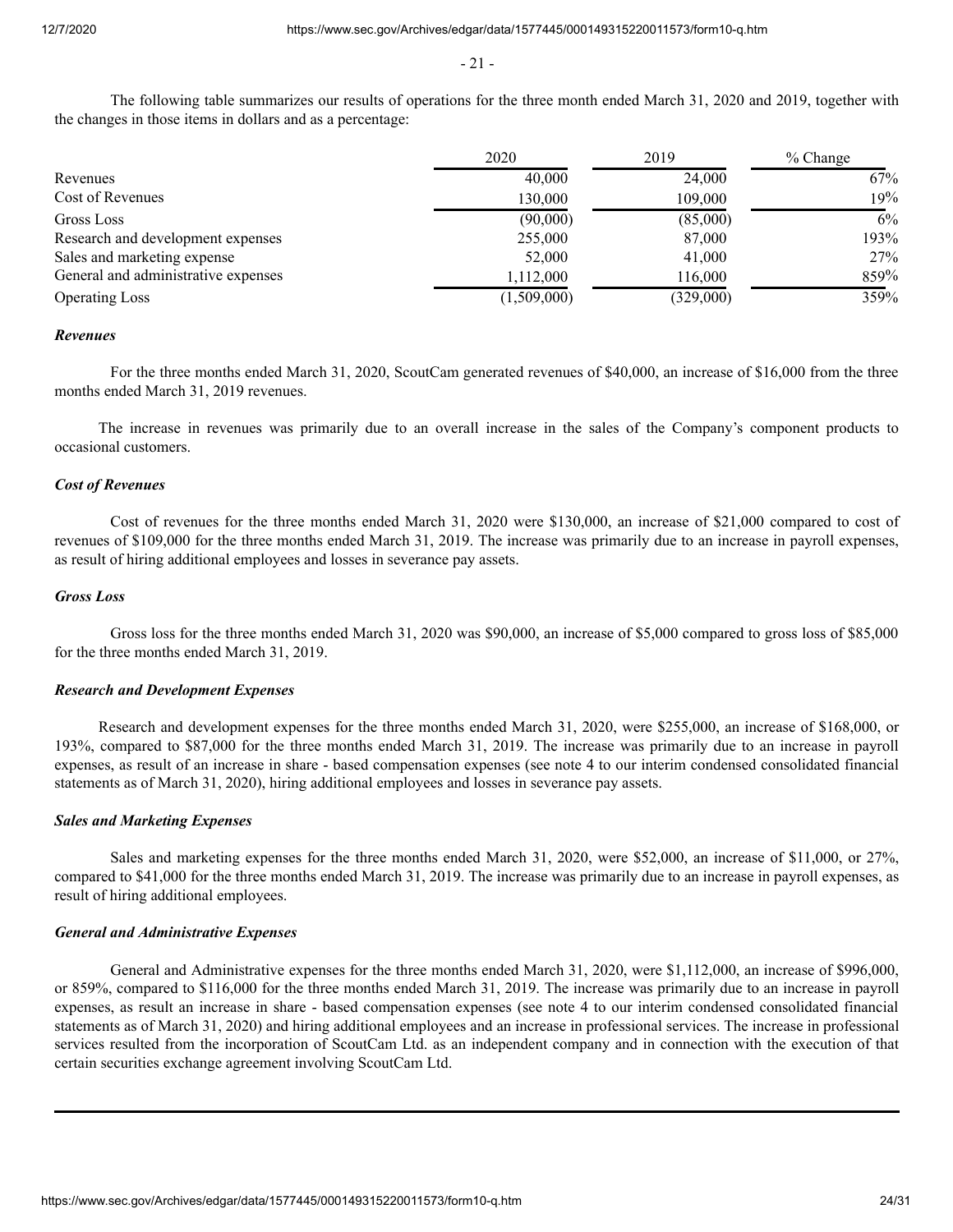- 22 -

# *Operating loss*

We incurred an operating loss of \$1,509,000 for the three months ended March 31, 2020, an increase of \$1,180,000, or 359%, compared to operating loss of \$329,000 for the three months ended March 31, 2019. The increase in operating loss was due to \$5,000 increase in gross loss, \$168,000 increase in research and development expenses, \$11,000 increase in sales and marketing expenses and \$996,000 increase in administrative and general expenses.

# **Liquidity and Capital Resources**

### *Sources of Liquidity*

The Company has financed its operations primarily through Medigus, private placement transactions for the issuance of common stock and warrants, and sales to customers.

#### *Cash Flows*

The following table sets forth the significant sources and uses of cash for the periods set forth below (in dollars):

|                                                      | 2020        | 2019      |
|------------------------------------------------------|-------------|-----------|
| Cash used in Operating Activity                      | (1,137,000) | (514,000) |
| Cash used in Investing Activity                      | (185,000)   |           |
| Cash provided by Financing Activity                  | 828,000     | 604,000   |
| Profit from exchange differences on cash equivalents | 96,000      |           |

## *Operating Activities*

For the three months ended March 31, 2020, net cash flows used in operating activities was \$1,137,000, compared to net cash flows used in operating activities of \$514,000 for the three months ended March 31, 2019, an increase of \$623,000. The change was mainly due to an increase in net loss, an increase in inventory and other accrued expenses, which was partially offset by an increase in stock-based compensation.

# *Investing Activities*

For the three months ended March 31, 2020, net cash flows used in investing activities was \$185,000 as compared to \$0 for the same period of 2019. The change was due to the purchase of property and equipment during the three months ended March 31, 2020.

## *Financing Activities*

For the three months ended March 31, 2020, net cash flows provided by financing activities was \$828,000, compared to net cash flows provided by financing activities of \$604,000 for three months ended March 31, 2019.

Net cash provided by financing activities in the three months ended March 31, 2020 consisted of \$909,000 in proceeds from the issuance of shares and warrants, and \$81,0000 in loan repayments from Medigus. Net cash provided by financing activities in the three months ended March 31, 2019 was generated from the transfer of funds from Medigus.

#### *Profit from exchange differences on cash equivalents*

During the three months ended March 31, 2020, ScoutCam Ltd. generated profit from exchange differences on cash equivalents of \$96,000. This profit represents a change in the Company's cash and cash equivalents as a result of the change in the dollar exchange rate against the NIS during the three months ended March 31, 2020.

#### **Future Funding Requirements**

The Company believes that it will require additional financing in order to provide the capital it needs to achieve its growth targets.

#### **Off-Balance Sheet Arrangements**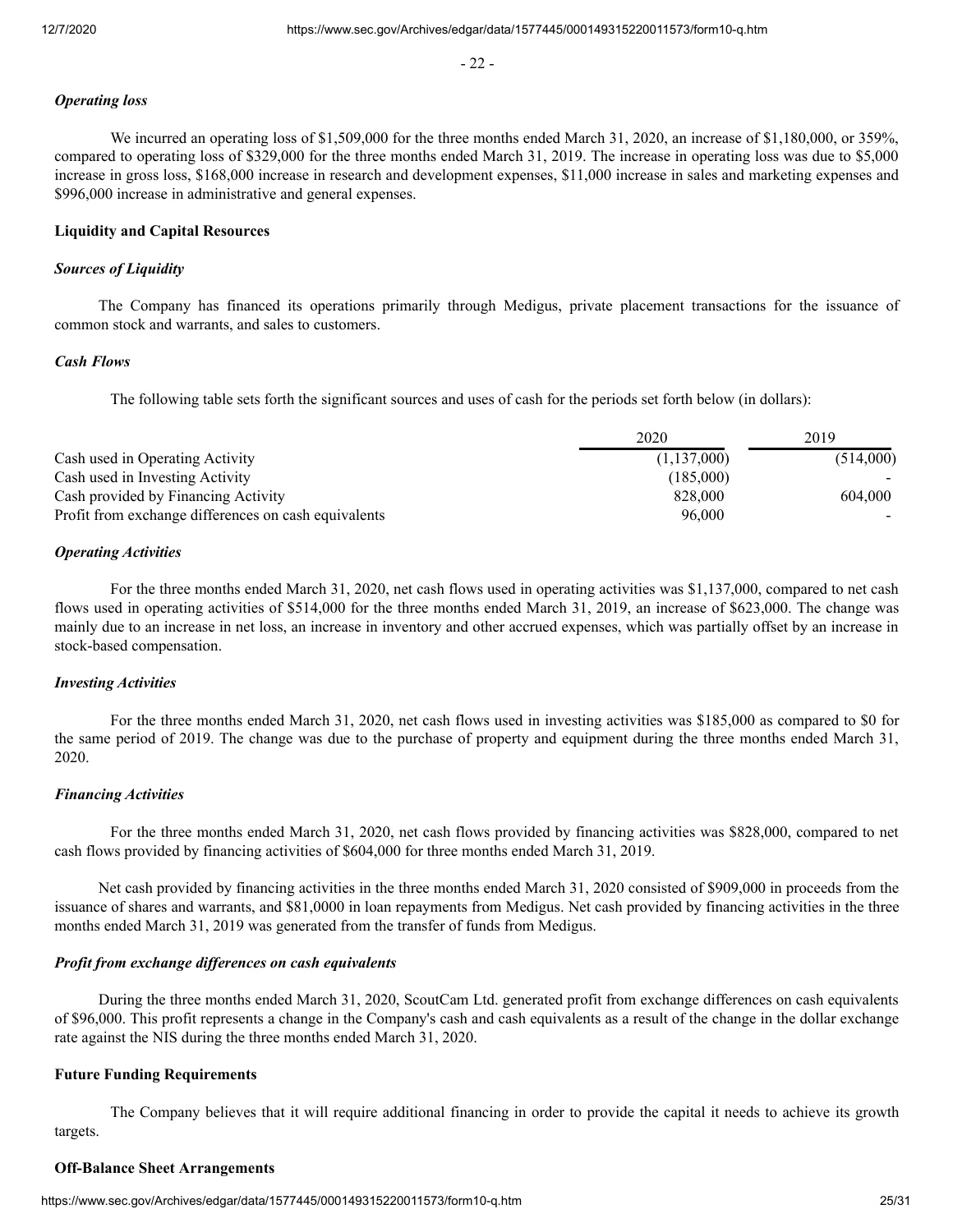ScoutCam Ltd. leases its headquarters in Omer, Israel, with a total of approximately 807 gross square meters. In January 2020, ScoutCam extended the agreement through the end of 2020. The rental payments are linked to the Israeli CPI.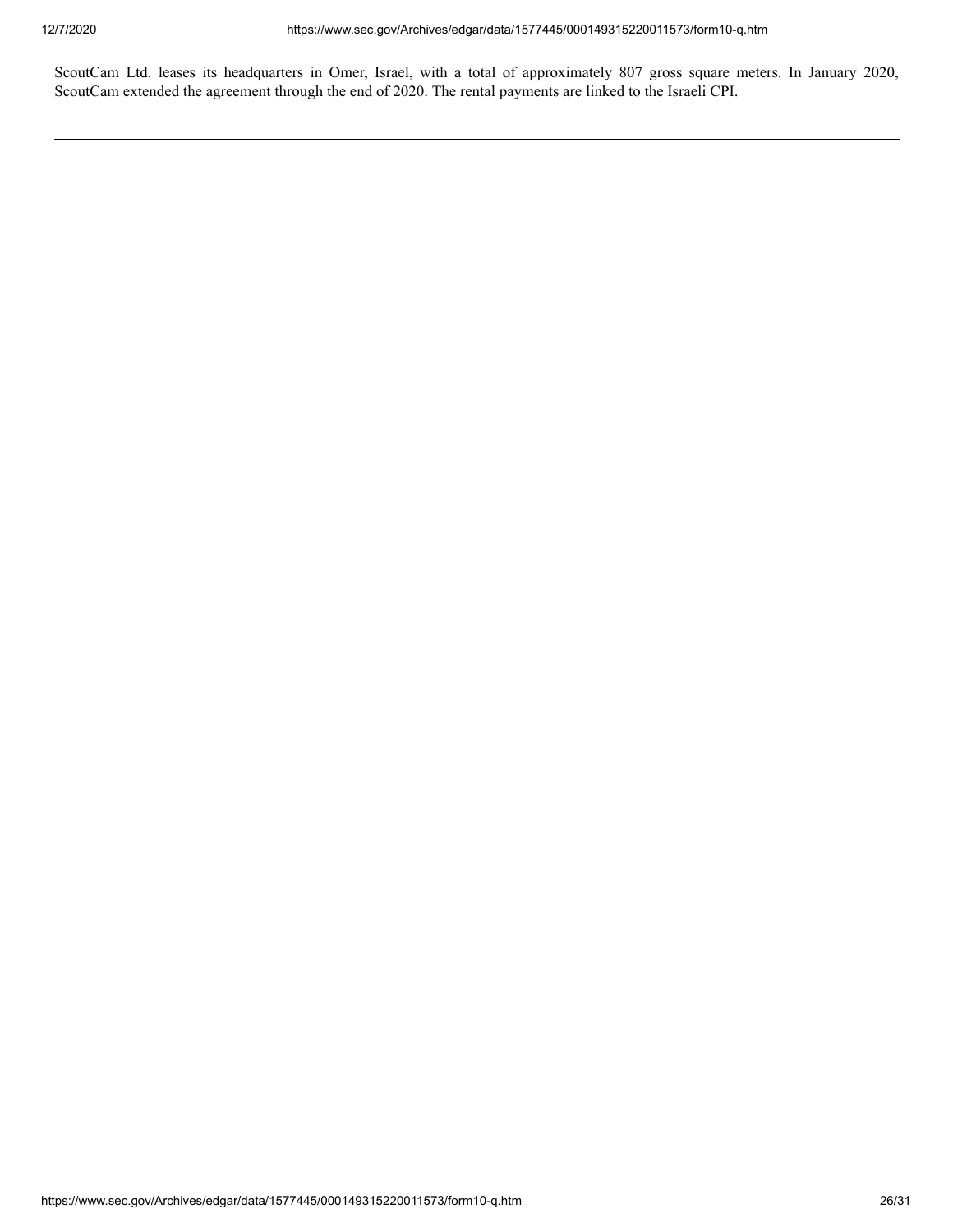- 23 -

# <span id="page-26-0"></span>**Item 3. Quantitative and Qualitative Disclosures About Market Risk.**

As a smaller reporting company, we are not required to provide the information requested by this Item.

### <span id="page-26-1"></span>**Item 4. Controls and Procedures.**

### *Evaluation of Disclosure Controls and Procedures*

Our management, with the participation of our Chief Executive Officer (CEO) and Chief Financial Officer (CFO), evaluated the effectiveness of our disclosure controls and procedures as of March 31, 2020. The term "disclosure controls and procedures," as defined in Rules 13a-15(e) and 15d-15(e) under the Exchange Act, means controls and other procedures of a company that are designed to ensure that information required to be disclosed by a company in the reports that it files or submits under the Exchange Act is recorded, processed, summarized and reported, within the time periods specified in the SEC's rules and forms. Disclosure controls and procedures include, without limitation, controls and procedures designed to ensure that information required to be disclosed by a company in the reports that it files or submits under the Exchange Act is accumulated and communicated to the company's management, including its principal executive and principal financial officers, as appropriate to allow timely decisions regarding required disclosure. Management recognizes that any controls and procedures, no matter how well designed and operated, can provide only reasonable assurance of achieving their objectives and management necessarily applies its judgment in evaluating the cost-benefit relationship of possible controls and procedures. As a result of the material weakness in our internal control over financial reporting described below, our Chief Executive Officer and Chief Financial Officer concluded that our disclosure controls and procedures were not effective at the reasonable assurance level as of March 31, 2020.

In connection with the audit of our 2019 annual consolidated financial statements, we identified a material weakness in our internal control over financial reporting related to the complexities involving the accounting for our reverse recapitalization transaction. The cause of this material weakness was due to the complex accounting related to the reverse recapitalization transaction, which required additional qualified accounting personnel with an appropriate level of experience, and additional controls in the period-end financial reporting process commensurate with the complexity of the matter. A material weakness is defined as a deficiency, or combination of deficiencies, in internal control over financial reporting such that there is a reasonable possibility that a material misstatement of annual or interim financial statements will not be prevented or detected and corrected on a timely basis. The material weakness did not result in any identified misstatements to the financial statements, and there were no changes to previously released financial results. In light of the material weakness, we performed additional analyses and other post-closing procedures and hired an additional accounting personnel to ensure our consolidated financial statements are prepared in accordance with U.S. GAAP. Accordingly, our CEO and CFO have certified that, based on their knowledge, the consolidated financial statements, and other financial information included in this Form 10-Q, fairly present in all material respects our financial condition, results of operations and cash flows as of, and for, the periods presented in this Form 10-Q.

Because of its inherent limitations, internal control over financial reporting may not prevent or detect misstatements. Also, projections of any evaluation of effectiveness to future periods are subject to the risks that controls may become inadequate because of changes in conditions, or that the degree of compliance with the policies or procedures may deteriorate.

# **Remediation Efforts to Address Material Weakness**

We began remediation efforts in the second quarter of 2020 for our accounting of non-routine complex transactions control by hiring additional personnel for our finance team. We continue to evaluate our internal and external technical accounting resources to ensure they are appropriate for us and our needs. Additionally, there is a renewed emphasis on our process going forward for initial identification of potential contracts and transactions that may be non-routine and complex during a reporting period, and then conducting the necessary procedures with the full internal accounting team and external consultants to review and research the proper guidance and approach toward the accounting, and documenting as such in a white paper or memo as needed.

We believe these measures, and others that may be implemented, will remediate the material weakness in internal control over financial reporting described above.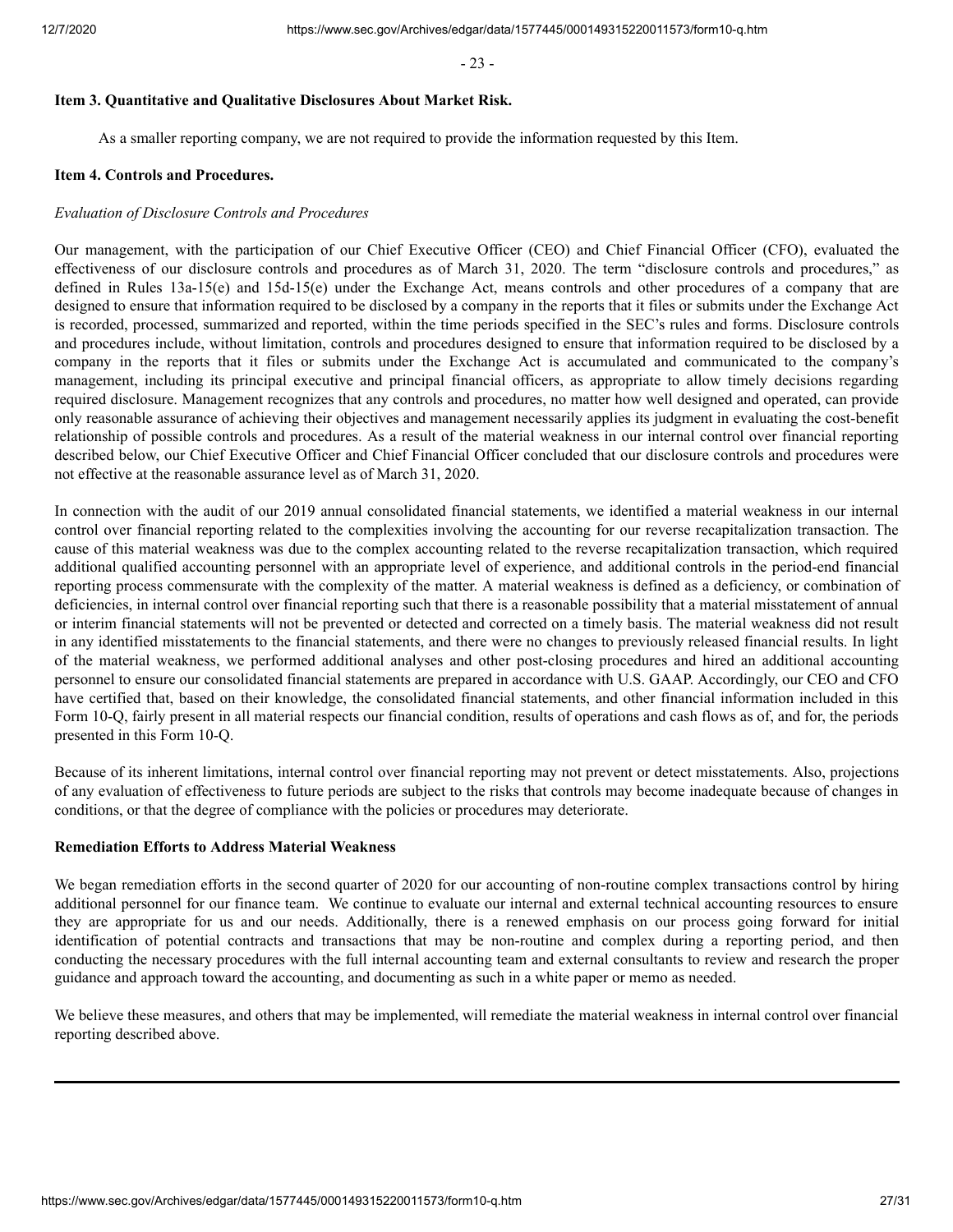- 24 -

The material weakness will not be considered formally remediated until the control has operated effectively for a sufficient period of time, and after management has concluded, through testing, that the control is operating effectively.

### **Changes in Internal Control over Financial Reporting**

Other than the changes intended to remediate the material weakness noted above, there was no change in our internal control over financial reporting (as defined in Rules 13a-15(f) and 15d-15(f) under the Exchange Act) during the fiscal quarter ended March 31, 2020 that has materially affected, or is reasonably likely to materially affect, our internal control over financial reporting.

#### **PART II- OTHER INFORMATION**

### <span id="page-27-0"></span>**ITEM 1. LEGAL PROCEEDINGS**

Not applicable.

#### <span id="page-27-1"></span>**ITEM 1A. RISK FACTORS.**

Our business faces many risks, a number of which are described under the caption "Risk Factors" in our Annual Report on Form 10-K for the fiscal year ended December 31, 2019 (the "2019 Annual Report"). Other than as set forth below, there have been no material changes from the risk factors previously disclosed in our 2019 Annual Report. The risks described in the 2019 Annual Report and below may not be the only risks we face. Other risks of which we are not yet aware, or that we currently believe are not material, may also materially and adversely impact our business operations or financial results. If any of the events or circumstances described in the risk factors contained in the 2019 Annual Report or described below occurs, our business, financial condition or results of operations could be adversely impacted and the value of an investment in our securities could decline. Investors and prospective investors should consider the risks described in the 2019 Annual Report and below, and the information contained under the caption "Forward-Looking Statements" and elsewhere in this Quarterly Report on Form 10-Q before deciding whether to invest in our securities.

# *The COVID-19 pandemic has adversely affected our business and operations, and the continued outbreak of the pandemic may cause further material and adverse harm to our business and operations.*

The recent outbreak of COVID-19, which originated in Wuhan, China in late 2019, has since spread to multiple countries, including the United States and Israel. On March 11, 2020, the World Health Organization declared the outbreak a pandemic. While COVID-19 is still spreading and the final implications of the pandemic are difficult to estimate at this stage, it is clear that it has affected the lives of a large portion of the global population. At this time, the pandemic has caused states of emergency to be declared in various countries, travel restrictions imposed globally, quarantines established in certain jurisdictions and various institutions and companies being closed. We are actively monitoring the pandemic and we are taking necessary measures to respond to the situation in cooperation with the various stakeholders.

Based on guidelines instituted by the Israeli government, employers (including us) are required to allow employees to work remotely. In that regard, and in compliance with all applicable Israeli rules and guidelines, our offices have remained open since the middle of March 2020, but certain of our essential employees worked, and continue to work, remotely. Accordingly, Israeli containment measures have caused a number of disruptions to our business operations, including, but not limited to, the inability of our employees to access our facilities in a normal fashion, and likewise certain of our professional advisors have been precluded from effectively rendering their services to us as well. This, in turn, prevented us from obtaining all of the necessary financial records required in order to effectively prepare and file our Form 10-Q Quarterly Report in a timely manner.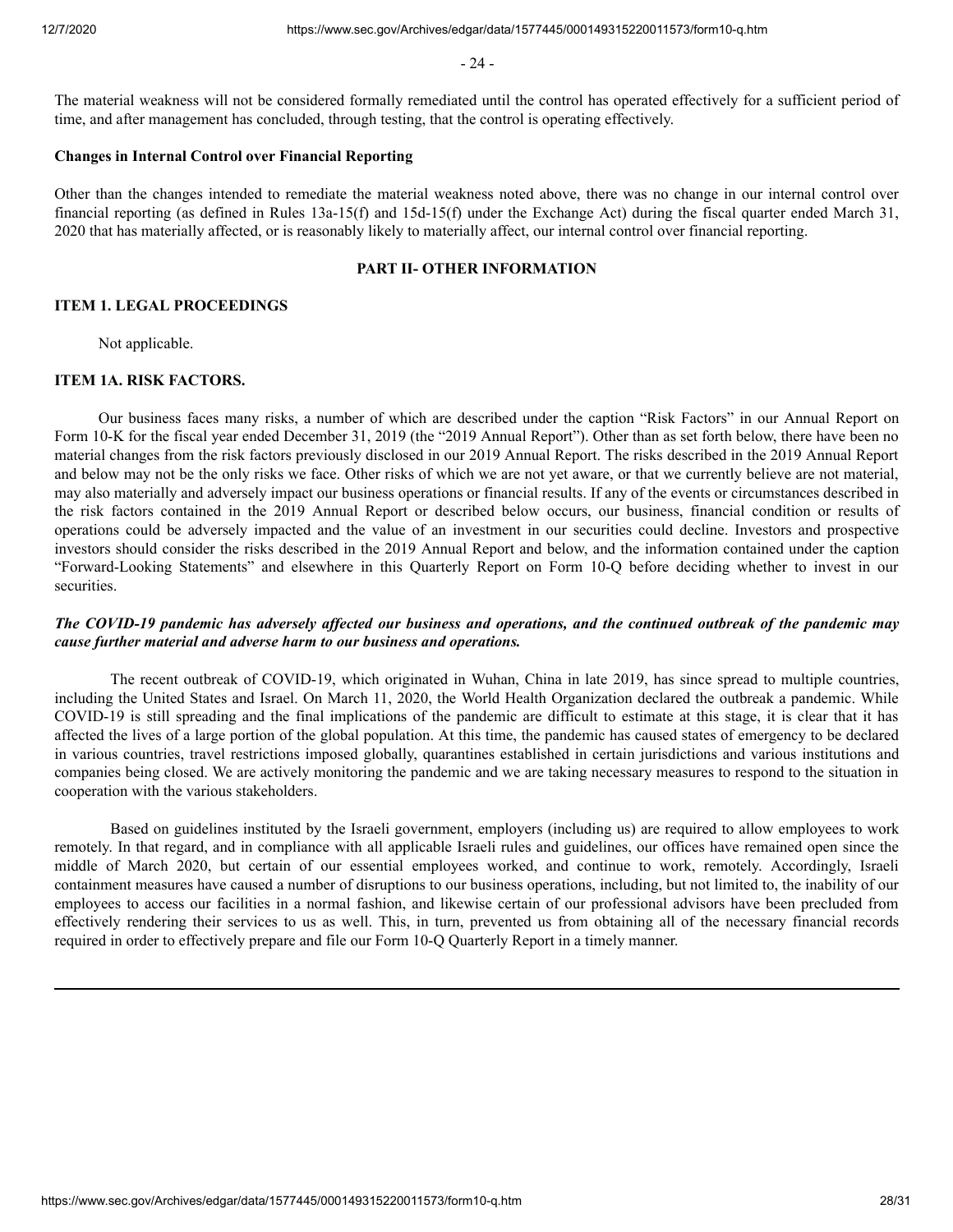- 25 -

Additionally, COVID-19 may also result in the inability of our manufacturers to deliver components or finished products on a timely basis, and may also result in the inability of our suppliers to deliver the parts required by our manufacturers to complete manufacturing of components or finished products. The extent to which COVID-19 will impact our operations moving forward remains uncertain. A number of factors will determine the trajectory of such impact, including the duration and severity of the outbreak, the possibility of a "second wave", and the actions that may be required to contain and/or treat COVID-19. In particular, the continued spread of COVID-19 globally could adversely impact our operations and workforce, including our research and clinical trials and its ability to raise capital, which in turn could have an adverse impact on our business, financial condition and results of operation.

# **ITEM 2. UNREGISTERED SALES OF EQUITY SECURITIES AND USE OF PROCEEDS**

None.

## **ITEM 3. DEFAULTS UPON SENIOR SECURITIES**

None.

# **ITEM 4. MINE SAFETY DISCLOSURE**

Not applicable.

## **ITEM 5. OTHER INFORMATION**

None.

# <span id="page-28-0"></span>**ITEM 6. EXHIBITS.**

(a) The following documents are filed as exhibits to this Quarterly Report or incorporated by reference herein.

# **Exhibit**

| <b>Number</b> | <b>Description</b>                                                                                                                                                                                                                                                                                                   |
|---------------|----------------------------------------------------------------------------------------------------------------------------------------------------------------------------------------------------------------------------------------------------------------------------------------------------------------------|
| 10.1          | Form of Securities Purchase Agreement, dated March 3, 2020, by and among ScoutCam Inc. and certain investors listed<br>therein (incorporated by reference to Exhibit 10.1 to our Current Report on Form 8-K filed with the SEC on March 5, 2020)                                                                     |
| 10.2          | Form of Registration Rights Agreement, dated March 3, 2020, by and among ScoutCam Inc. and those certain investors that<br>are a party to the Securities Purchase Agreement dated March 3, 2020 (incorporated by reference to Exhibit 10.2 to our<br>Current Report on Form 8-K filed with the SEC on March 5, 2020) |
| 10.3          | Form of Warrant A, by and among ScoutCam Inc. and those certain investors that are a party to the Securities Purchase<br>Agreement dated March 3, 2020 (incorporated by reference to Exhibit 10.3 to our Current Report on Form 8-K filed with<br>the SEC on March 5, 2020)                                          |
| 10.4          | Form of Warrant B, by and among ScoutCam Inc. and those certain investors that are a party to the Securities Purchase<br>Agreement dated March 3, 2020 (incorporated by reference to Exhibit 10.4 to our Current Report on Form 8-K filed with<br>the SEC on March 5, 2020)                                          |
| $31.1*$       | Certification of Principal Executive Officer pursuant to Section 302 of the Sarbanes-Oxley Act                                                                                                                                                                                                                       |
| $31.2*$       | Certification of Principal Financial Officer pursuant to Section 302 of the Sarbanes-Oxley Act                                                                                                                                                                                                                       |
| $32.1**$      | Certification of Principal Executive Officer pursuant to 18 U.S.C. Section 1350, as adopted pursuant to Section 906 of the<br>Sarbanes-Oxley Act of 2002                                                                                                                                                             |
| $32.2**$      | Certification of Principal Financial Officer pursuant to 18 U.S.C. Section 1350, as adopted pursuant to Section 906 of the<br>Sarbanes-Oxley Act of 2002                                                                                                                                                             |
| $101$ . INS   | <b>XBRL</b> Instance Document                                                                                                                                                                                                                                                                                        |

- 
- 101.INS XBRL Taxonomy Extension Schema Document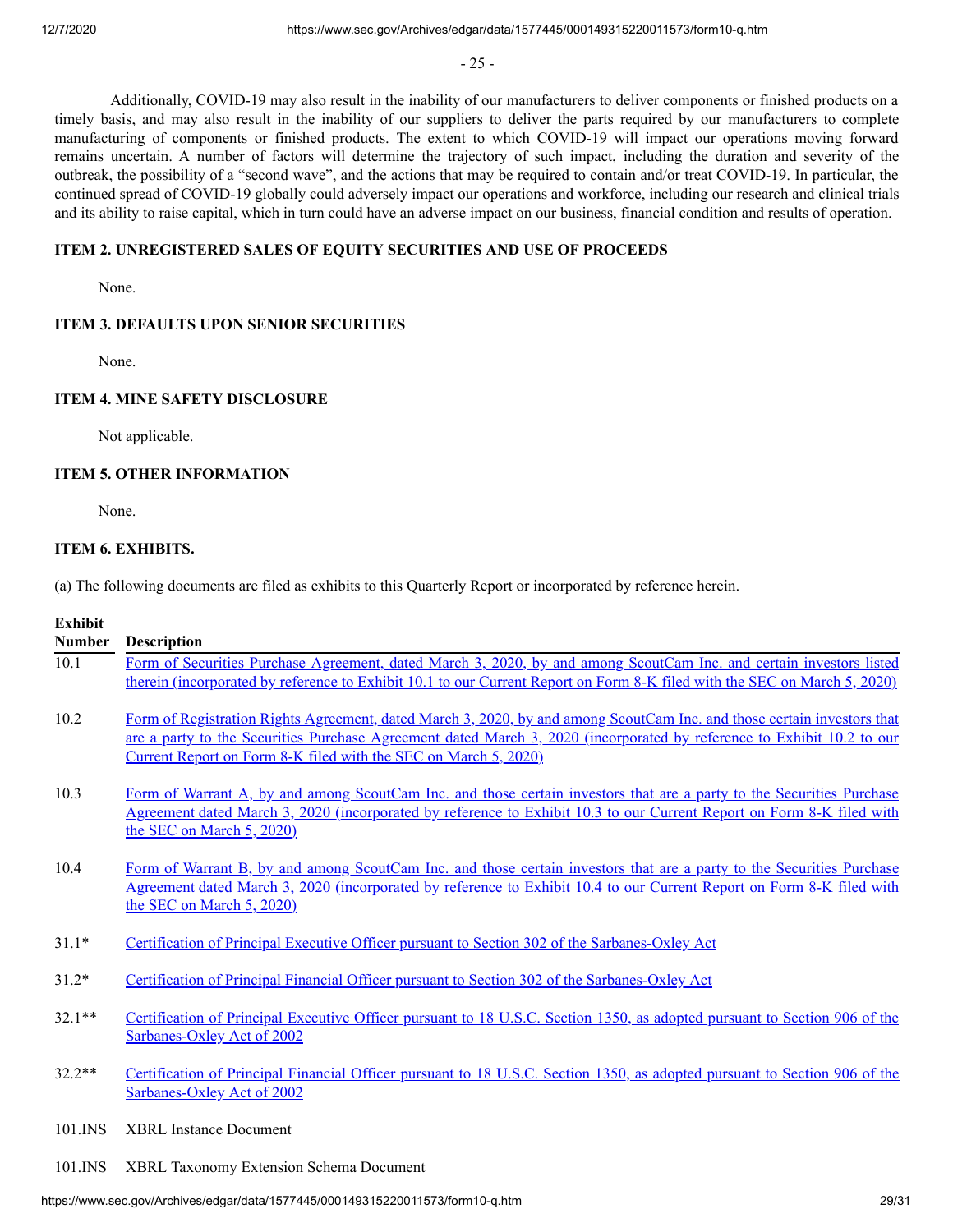- 101.CAL XBRL Taxonomy Extension Calculation Linkbase Document
- 101.DEF XBRL Taxonomy Extension Definition Linkbase Document
- 101.LAB XBRL Taxonomy Extension Label Linkbase Document
- 101.PRE XBRL Taxonomy Extension Presentation Linkbase Document
- \* Filed herewith.
- \*\* Furnished herewith.